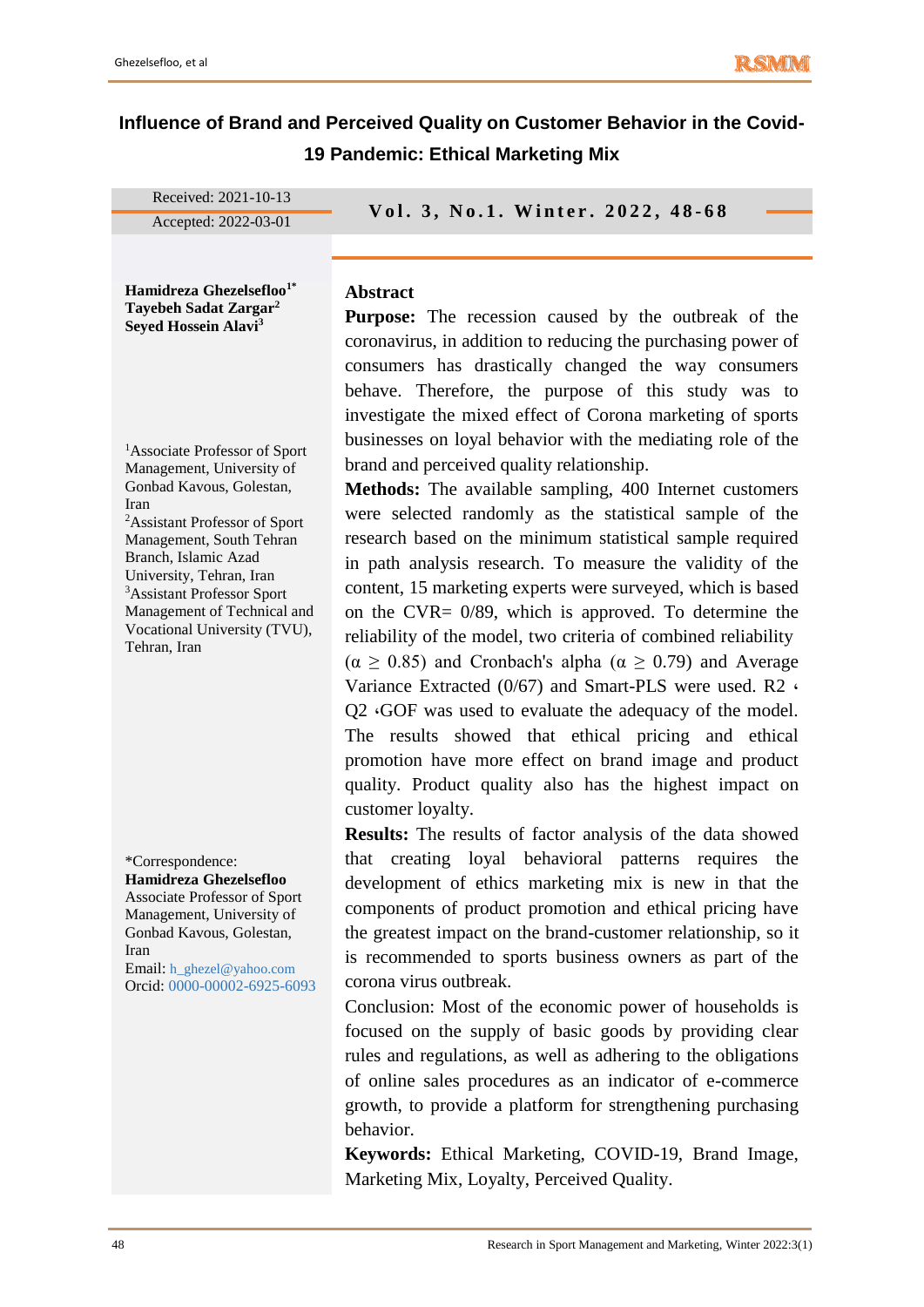# **Introduction**

In the literature, the term "ethics" refers to a set of moral norms, principles or values, and the nature and grounds of morality that guide people's behavior such as moral judgments, standards and rules of conduct(Sherwin, 1983). The terms "unethical" or "ethical" describe an individual's subjective moral judgment of right/wrong or good/bad. By nature, moral sentiments can be either neutral or negatively/positively valanced. Ethics in marketing transpires from marketing executives' relationships with organizational members, consumers, rivals, and the sides and include public opinion in the exchange process"(Brunk, 2012). On the other hand, business ethics is a vital topic for scholars and practitioners. Considering previous business ethics research, a plethora of research has focused on the relationship between ethical management and ethical activities. Ethics is also closely related to social responsibility because social responsibility relating to ethics includes social relationships within society, in which enterprises work(Lee & Jin, 2019). Consumers in current society continue to demand more high-quality products, and they display a preference for brands that are socially reputable even at higher prices when evaluating similar products. Ethical marketing practices provide managers and marketers with a guideline concerning what they should do when they face an ethical problem. Gaski defined ``ethical marketing as a code of morals and conduct used in marketing practices". Some scholars define it as ``the systematic study of how moral standards are applied to marketing decisions". Marketing continuously involves ethical and moral activities. Ethical marketing practices include product-related ethics, price-related ethics, place-related ethics, and promotion-related ethics

(Fournier, 1998; Papista & Dimitriadis, 2012; Reis & Shaver, 1988; Thomson, MacInnis, & Park, 2005).

Providing a code of ethics on products, online appraisal and satisfaction analysis platform launches by the consumers, and the inspections which are conducted in accordance with the ethical business charter by the unions are the most relevant efforts actualized by the sales managers. In response, these efforts have emphasized the regard for ethical marketing features and consumer rights as one of the fundamental features of reputation or notoriety in online stores within the international market(Creyer, 1997).

Ethical marketing is a manner of marketing philosophy than a mere strategy, which dominates all aspects of marketing by features of promoting honesty, fairness, integrity, trade secret privacy, confidentiality, and commitment in sales and advertising (Nafei & Saiednia, 2020). Accordingly, the Islamic manner of marketing is similarly established on features that include human dignity, moral norms, communication of awareness, and moderation(Rahimi & Aramoon, 2018). The latest pandemic-era studies in Iran signify the imperative need for changing the marketing values and norms and promotion of ethical marketing in the sporting goods industry to conceive a win-win strategy for all three components of the customer, business, and environment(Koozechian, Sardari, Ehsani, & Amiry, 2021; Solimani, Barani, Inanloo, & Khojasteh, 2020).

With the advent of third-generation organizations in the late 20th century, social networks marketing emerged as one of the best marketing strategies in the present day as online marketing requires the least cost and renders the most efficiency in response(Cortez, 2020). Online marketing's trend has grown rapidly in the course of last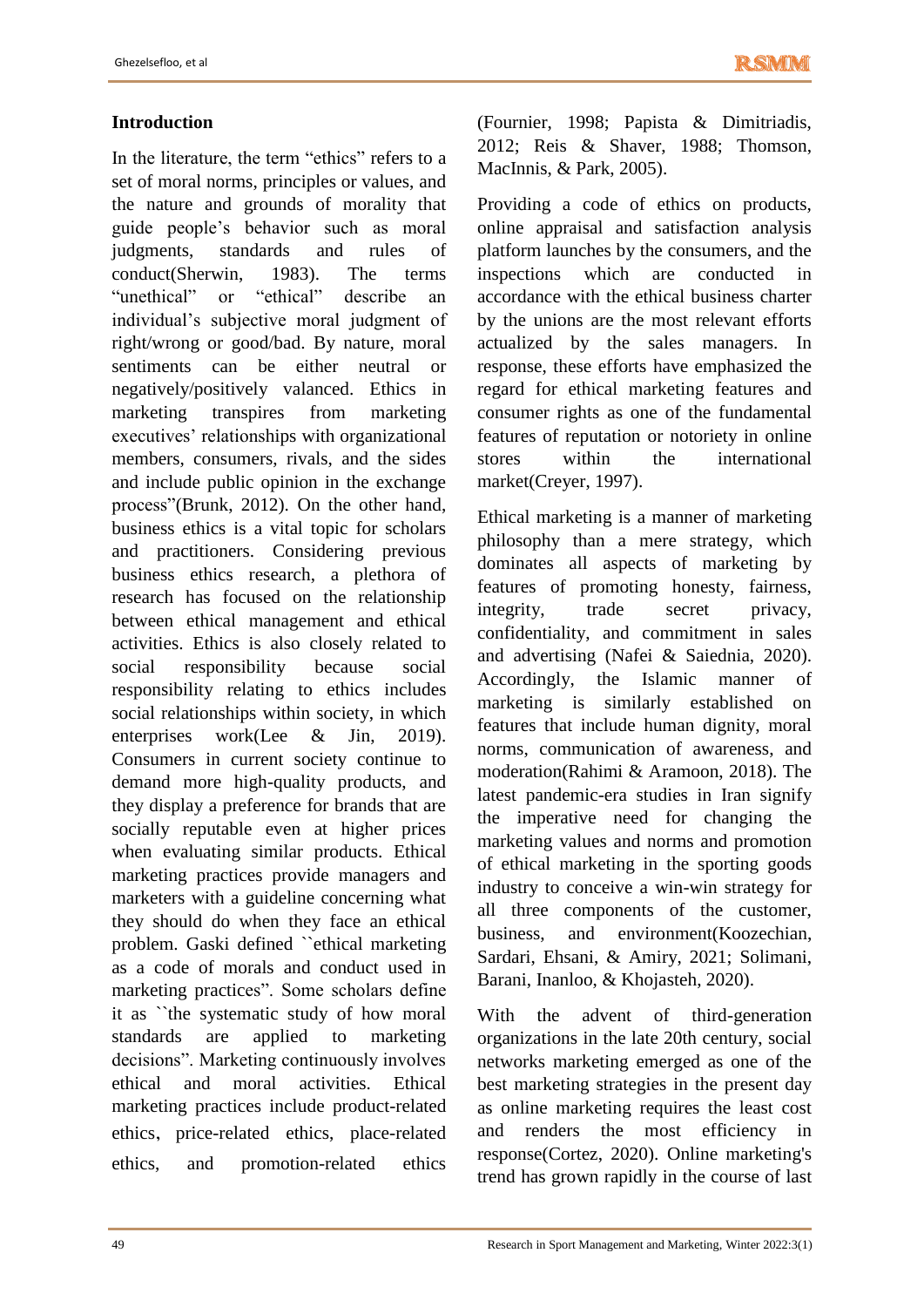year as a result of the circumstances within the lifestyles of individuals and the enforcement of governmental restrictions for minimum movement and strict observance of health protocols during the pandemic and further rendered drastic changes in the customer behavior patterns (replacing virtual shopping for the physical equivalent) and online sales channels for such stores (virtual communication)(Vafainia, 2020), all of which have necessitated an emphasis on the observance of ethical behaviors by employees and sales managers serving at sports organizations in the form of responsibility, fair behavior, and professional ethics(Izadi, Moradi, & Abdollahi, 2017).

Consumer-brand relationship quality is a comprehensive concept that reflects the intensity, depth, continuity, and effect of the relationship between a consumer and brand. Consumer-brand relationship quality could be identified to include brand effect, brand identification, intimate relationships, brand trust, interdependence, satisfaction, and brand commitment(Chanavat & Bodet, 2009). Previous models of such a relationship posit a hierarchy of common components such as a cognitive, an affective, and a conative component. These processes are involved in establishing and maintaining the relationship between consumers and brands. Key factors that affect consumer-brand relationship quality include purchasing experience, emotional experience, act experience, cognitive beliefs, and brand commitment. A consumer's unilateral affective relationship with a brand is more like a fan's love for a sports star or a singer than the love that occurs in a personal relationship. To improve the consumerbrand relationship and reinforce a company's moral aspect and ethical relationships with customers, it is necessary to consider factors that are unique to consumer-brand relationship quality.

Consumer-brand relationship quality is an association that is built through a process in which consumers and brands, as two equal parties, contribute to and interact with each other in a marketplace(Park & MacInnis, 2018).

Perceived product quality has been variously defined in academic fields. Perceived product quality has been defined as the consumer's judgment about a product's overall excellence or superiority, a special type of association, and the customer's perception of the overall quality or superiority of the product. Perceived quality is different from actual or objective quality, product-based quality, and manufacturing quality(Joachimsthaler & Aaker, 2009; Suttikun & Meeprom, 2021). A perspective from argumentation is that perceived product quality is the consumer's perception of the overall components of a product, such as performance, features, reliability, conformance, dedicated design, durability, serviceability, and aesthetics(Boisvert & Khan, 2021; Suttikun & Meeprom, 2021).

The terms of loyalty is applied in diverse situations; therefore, the definition of loyalty differs depending on the situation. Recent studies of loyalty have used "a behavioral index, an attitudinal index, or a combined index incorporating behavioral, attitudinal, and cognitive aspects according to the nature of the research". From a behavioral perspective, loyalty can be determined only by purchase behavior. With a focus on the outcome of such behavior(Uysal & Okumuş, 2021). Brand loyalty is defined as "the likelihood of a customer repurchasing a certain product or service or recommending it to others; it is argued that customer loyalty results in continuous purchase behavior". Brand loyalty is classified as affective loyalty and action loyalty. The best means of measuring brand loyalty is to measure affective loyalty. Brand loyalty is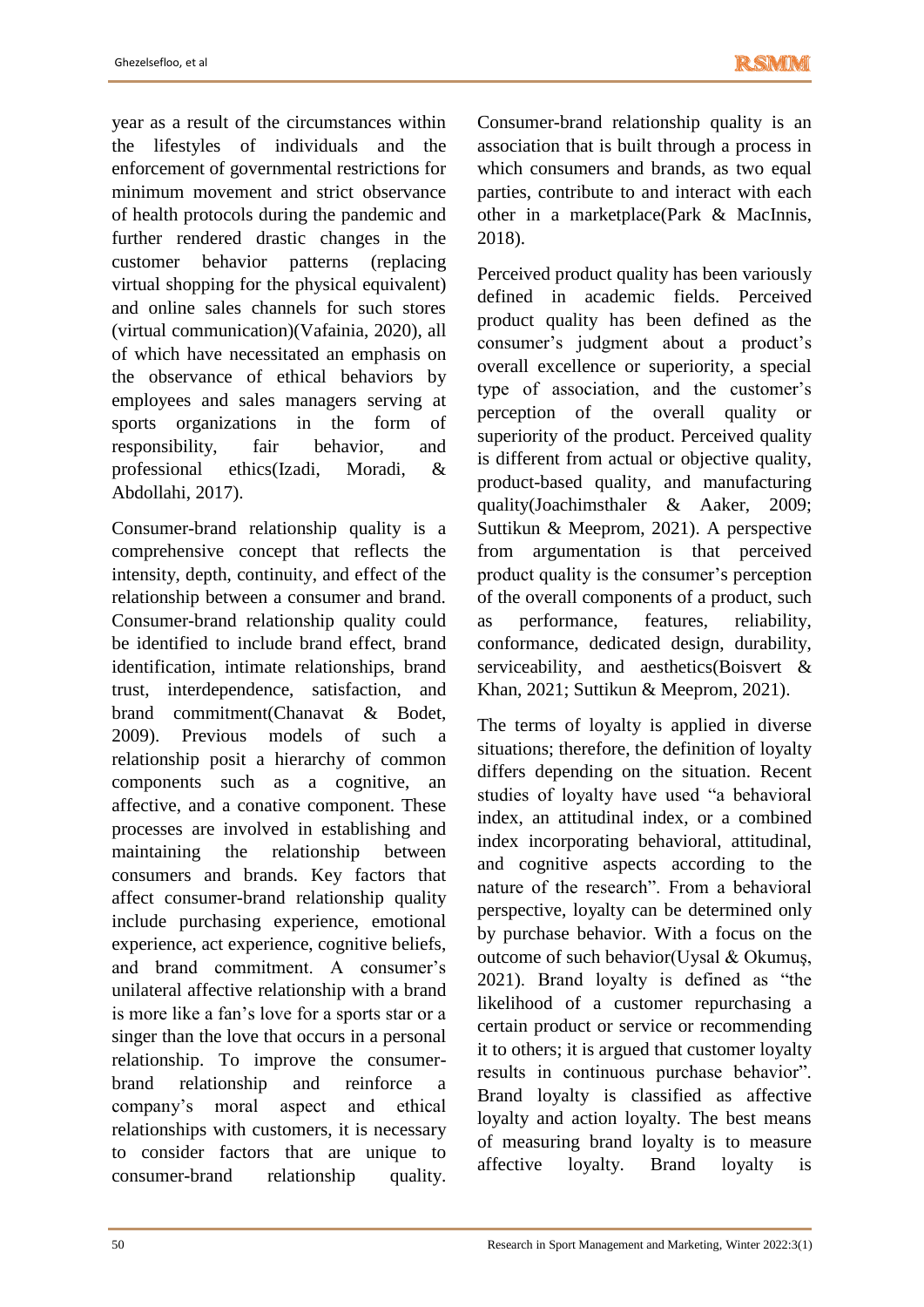considered one of the critical corporate tools to achieve survival and growth. Gaining loyal customers has become a major marketing goal and an essential basis to develop a competitive edge(Hwang, Choe, Kim, & Kim, 2021; Xu et al., 2021).

Ostensibly, entering a brand-new cycle of life and a cautious, yet ominous coexistence with COVID-19 (Donthu & Gustafsson, 2020) necessitates and further ensures the observance of business and virtual network ethics in the use of social networking<br>platforms such as Instagram(Nafei & such as Instagram(Nafei  $\&$ Saiednia, 2020), Twitter, Facebook, YouTube, WhatsApp, etc. as business tools(Vafainia, 2020). Thus, Soleimani et al. (2020) maintained in an examination of the sports customer behavior during the COVID-19 pandemic that determining the right combination of the marketing mix and heeding the personality traits of individuals by online sports stores in virtual networks is a pervasive strategy that has been weighed in marketing studies of this era. In a sports industry where several business competitors as sports club owners, investors, media, sponsors, athletes, coaches, spectators, and fans are attempting to build market share for their business, acknowledging the features of ethical commerce is highly relevant in devising an impressive image and a sustainable economic share(Laczniak, Burton, & Murphy, 1999). Remarkably, the essence of most sports enterprises are services that encourage consumption behavior and purchase within the two-way observance of ethical and responsible practices, while ethical trade and sales constitute the core of the customer-product relationship strategy. On a final note, the most relevant outcomes of this strategy are the attainment of a long-term relationship and an efficient market share within the industry(Izadi et al., 2017). Given that the results of studies on consumer behavior during the COVID-19 pandemic designate

the emergence of two prominent features of price-sensitiveness and risk-averseness in buying behavior, marketing managers are burdened with two significant concerns: heeding the customer purchasing power loss during the pandemic, one that could even extend into the post-pandemic era, and building an honest and dependable environment for customers to ensure their virtual shopping quality is the corresponding to that of physical shopping experience(Vafainia, 2020) . According to Fazel et al. (2017), the ethical brand and trademark of the product must act as the basis of ethical marketing as the impact of the product's desired mentality is actualized via the product's ethical brand and trademark, both of which reflect the product's social responsibilities and render distinguishment in competition if based on the values of the given society and culture(Fazel & Harandi, 2017). The necessity of deliberation upon this issue stems from the reality that ethical brand and trademark are a subset of ethical marketing, which define and further reveal certain ethical rules, as well as valid and invalid behaviors in the form of product quality perceived price within brand and trademark characteristics. These components are in absolute compliance with the main elements of the marketing mix and signify fair exchange with the customer, and naturally, adherence to the ethical features of the product and service(Fazel & Harandi, 2017).

The outcomes of this phenomenon have been evident in sports. The sports industry's capacity as a socio-cultural phenomenon to gather masses that happen to maintain complex social relations within social networks affirms that the role of sports enterprises no longer focuses solely on economic pursuits, but rather on its responsibility in the face of associates and customers in particular (Naghavi, Ramazaninejad, & Keshkar, 2018);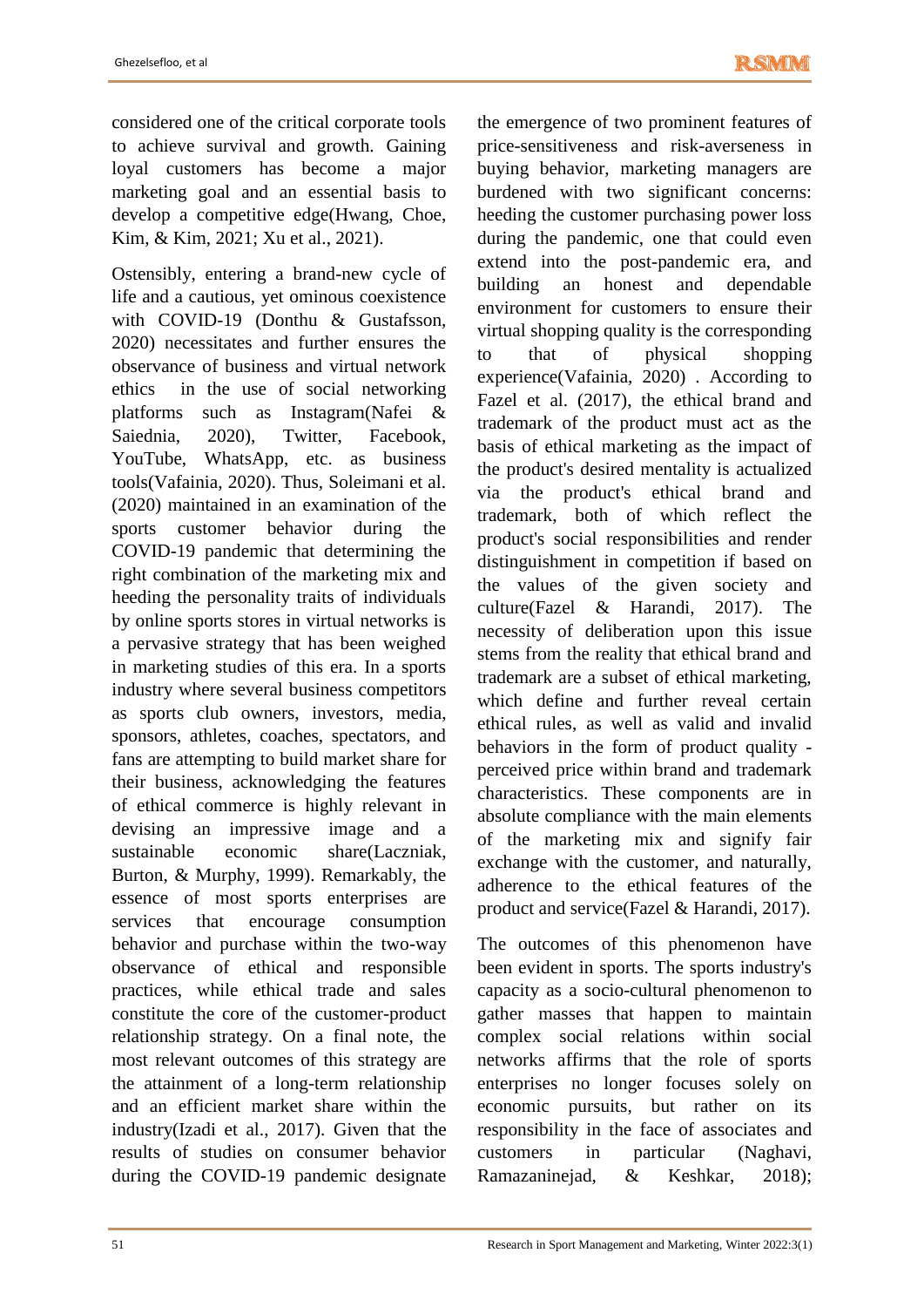Accordingly, this mission was well perceived during the COVID-19 pandemic(Solimani et al., 2020). Health experts' insistence on the necessity of engaging in physical activities and the establishment of specialized channels for bettering the physical fitness levels as a preventive strategy against the adverse consequences of COVID-19 are further evidence for the above claim, respectively (Galmiche et al., 2020). Altogether, the above circumstances have directed marketing managers towards implementing a set of ethical values in marketing channels by operationalization of affiliate marketing, as well as targeting the quality of their services and products by building an efficient bond between the customer and the brand. Accordingly, the marketing managers adopt this target as a strategy that distinguishes them from their rivals, and further use it to strengthen the loyalty of current customers(He & Harris, 2020). Still, the ever-increasing complexity and growth of this phenomenon have laid the ground for inefficiency and failure of organizations in securing their presence within the competition cycle, which has further led marketing professionals to adopt ethical approaches as valid alternatives to traditional and conventional methods, adhering to a behavior-oriented approach as their primary business strategy(Izadi et al., 2017). Yet, predicting the structural and relational features of social networks renders a crucial impact in maintaining two-way customer-organization interactions within this novel marketing approach as accurate evaluation of the in-person behavioral features is infeasible. As a result, the ethical formulation of sales channels has significantly promoted consumer engagement and interest in goods and services(Nafei & Saiednia, 2020).

 Every aspect of the sports industry, from organizations in charge of competitions to

sporting goods manufacturers and suppliers, has been extensively overshadowed by the consequences of the coronavirus pandemic in the course of the last year. As a result, all stadiums and sports venues are devoid of spectators and athletes, fitness club activities ceased, and all sporting events at any level are postponed until further notice(Ratten, 2020). These circumstances have increasingly engaged sports marketing professionals in the challenges posed by COVID-19(Rizvandi, Afroozeh, & Jalilvand, 2020). Purportedly, productionservice businesses are the most significant areas affected by COVID-19(Koozechian et al., 2021). As such, the COVID-19 pandemic has severely narrowed the consumer buying behaviors(Vafainia, 2020) and the marketing strategies of organizations (in addition to a drastic decline in the consumers' buying power within the ensuing economic recession. According to the European Small Business Alliance (ESBA), a minimum decrease of 20% is anticipated in the sales power of manufacturing and service organizations by March 2020. Hence, the business-to-consumer (B2C) and the business-to-business (B2B) approaches are two of the marketing strategies recognized and introduced by sustainable business experts(Cortez, 2020; Lee & Jin, 2019), both of which are based on the observance of ethical standards that exceed the temporary benefit-cost equation in the marketing process and facilitate the attainment of the marketing and sales department's aims by establishing a bond of honesty and trust(Charkhtab Moghadam & Esmaeili, 2020). The most significant reason that brings this issue to the fore is rooted in the reality that during the COVID-19 pandemic, changes in the consumer preferences and behaviors have compelled organizations within a similar industry to obtain varieties of standard signs and marks (types of ISO) for customer retention and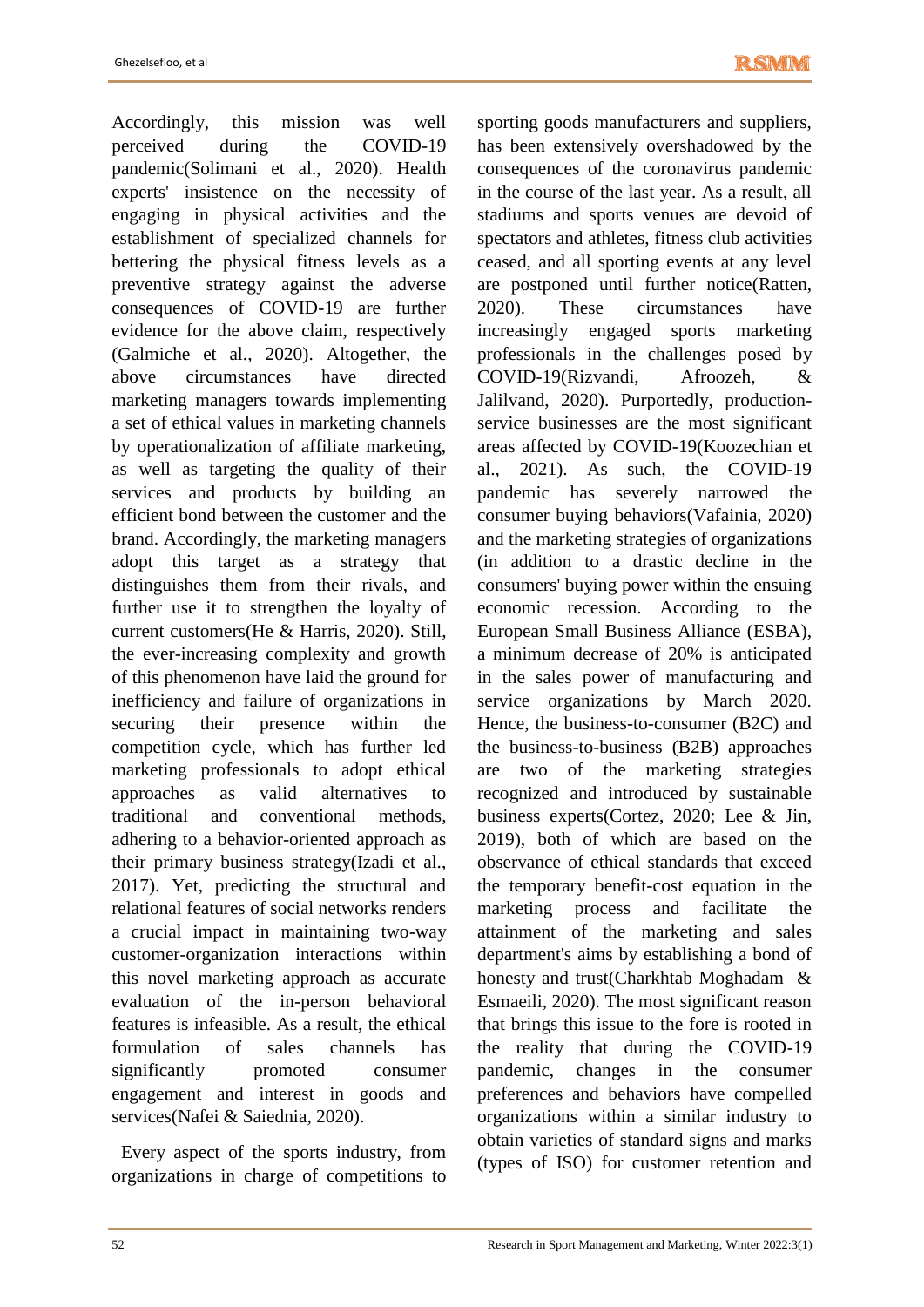further resolve policies that could recognize the future and ambush needs of customers to establish a solid bond between the brand and the consumers while adhering to the principles of business ethics and social responsibility at the same time (Lee & Jin, 2019).

As sports industries continue to develop ethical marketing practices such as a marketing mix, it will be very meaningful to study consumer perceptions of the activities, consumer-brand relationship, perceived product quality, and brand loyalty. In this study, we chose the consumer-brand relationship and perceived product quality as mediating variables. We examined the mediating effects of these two variables and assumed that a company's ethical marketing practices are related to the consumer-brand relationship and perceived product quality and that the consumer-brand relationship and perceived product quality affect brand loyalty. Hence, with regard to the prevailing approaches of online businesses, it appears that the pandemic-era sports marketing mix must be arranged to observe the principles of ethical marketing to fill the gaps caused by the absence of physical shopping while conforming to behavioral purchasing patterns in customers. Moreover, the arrangement must facilitate the marketing mix to retain current customers and gain a solid share of the competitive market by establishing a two-way bond that promotes honesty in sales. Therefore, the purpose of this study is to develop an ethical marketing model based on the business brand valueconsumer behavior (B2C) approach.

# **Materials and methods:**

The present study is a correlational study in which the data were collected descriptively and operated in the form of correlational research of structural equations. The available sampling, Internet customers were selected randomly as the statistical sample

of the research based on the minimum statistical sample required in path analysis research For this purpose, according to the minimum number of statistical samples required for each variable in research of structural equation type (5≥n≥10)(Lee & Jin, 2019), after identifying the virtual address of sports stores and joining Virtual networks, electronic questionnaire link with two methods, identifying customers on the virtual page of the store and sending the questionnaire link on the personal page of users and also embedding the questionnaire on the virtual page of the store with the coordination of the store manager and asking clients to participate in completing the questionnaire were done. The title of expectations from the online purchase of sports products was completed, and finally, after removing incomplete questionnaires from the total number of questionnaires received (483) and ensuring the adequacy of the number of questionnaires, 400 correct electronic questionnaires were used. Demographic characteristics section (gender, age, level of education, income and purchase history) and a researcher-made ethical marketing questionnaire based on reviewing library documents and studying Rajabudri (2020), Charkhtaboghaddam et al. (2020), Nafei et al. (2020), Kianpour et al. (2020), He and Harris (2020), Lee et al. (2019), Locke Zinc et al. (2019) and Elizabeth et al. (2019) were set up in the form of a marketing mix: ethical product (5 items), ethical location (4 items), ethical pricing (4 items) and ethical promotion (5 items) and individuals were asked to answer the questions according to the current situation of the society and considering the limitations resulting from the outbreak of Covid 19 based on their previous experiences and real and reasonable expectations from the products offered in the virtual stores.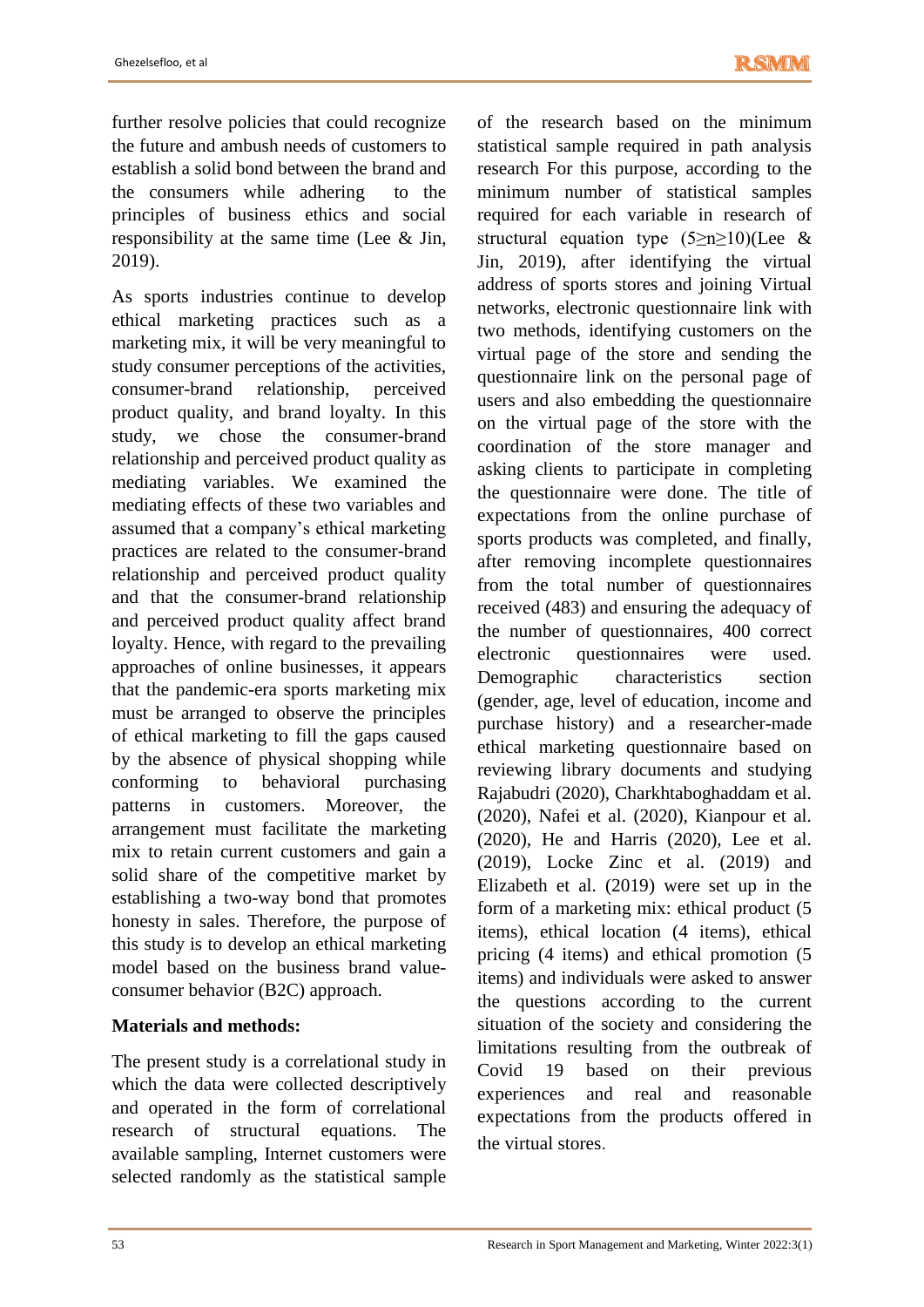In this stage, in order to identify the ethical requirements related to online sales and consumer behavior, first, studies conducted in the field of ethical marketing were reviewed to identify the most important ethical values desired by the consumer. These ethical values were determined, respectively, for the component of the ethical product, including product quality, safety standards, environmental requirements, packaging, warranty and brand, for the component of the ethical place including clear sales method and policy, participation rate, transparency in the transaction, for the pricing component including illegal pricing, fraudulent pricing and fraudulent pricing, and the promotion component with characteristics such as legitimate advertising, lack of sales policies based on deception.

Also a modified version of the Customer Relationship Questionnaire - Jane Brand (2018), Falk Product Quality Questionnaire (2010) and Jane et al. Loyalty Questionnaire (2019) which is set as a five-point Likert scale (1: Strongly Agree to 5: Strongly Agree) were used.

Before distributing the questionnaires, the mentioned ethical components were included in the initial questionnaire and were given to 10 sales agents and representatives of reputable sports brands to reflect their sales experiences and other ethical values from their point of view. Finally, in order to localize research tools in the field of sports industry, first an ethical marketing questionnaire were sent to 10 knowledgeable sports management professors in the field of marketing and after applying the suggestions of the expert group and ensuring the validity of the questionnaire (internal reliability) was confirmed in a pilot study. To determine the reliability of the model, two criteria of combined reliability ( $\alpha \geq 0.85$ ) and Cronbach's alpha $(\alpha \geq 0.79)$  and Average Variance Extracted (0/67) were reported. In order to analyze the data, after ensuring the research model fit index based on three indicators (structural fit, measurement fit and overall fit of the research model) (Davari, 2016) the data with the use of partial least squares technique was analyze - Internal reliability coefficients of research questionnaires d using software (Smart PLS-3) and SPSS 22 software.

|  | <b>Table 1.</b> Internal reliability coefficients of research questionnaires |  |  |  |
|--|------------------------------------------------------------------------------|--|--|--|
|  |                                                                              |  |  |  |

| <b>Components</b>            | <b>Cronbach's alpha</b> |
|------------------------------|-------------------------|
| <b>Ethical Marketing</b>     | 0.79                    |
| <b>Customer Relationship</b> | 0.73                    |
| <b>Loyalty Questionnaire</b> | 0.89                    |
| <b>Perceived Quality</b>     | 0.71                    |
| <b>Brand loyalty</b>         | 0.81                    |

#### **Results:**

Demographic characteristics of the research samples are reported in Table 2. Most of the online shopping behavior was related to men (68%), also the age group of 30 to 39 years had more online shopping behaviors than

other age groups. In the variable of education level, students and people with a bachelor's degree had the most visits to online stores in the past year, which in terms of repetition of the behavior of this statistic includes 3 - 5 times the shopping behavior (67%).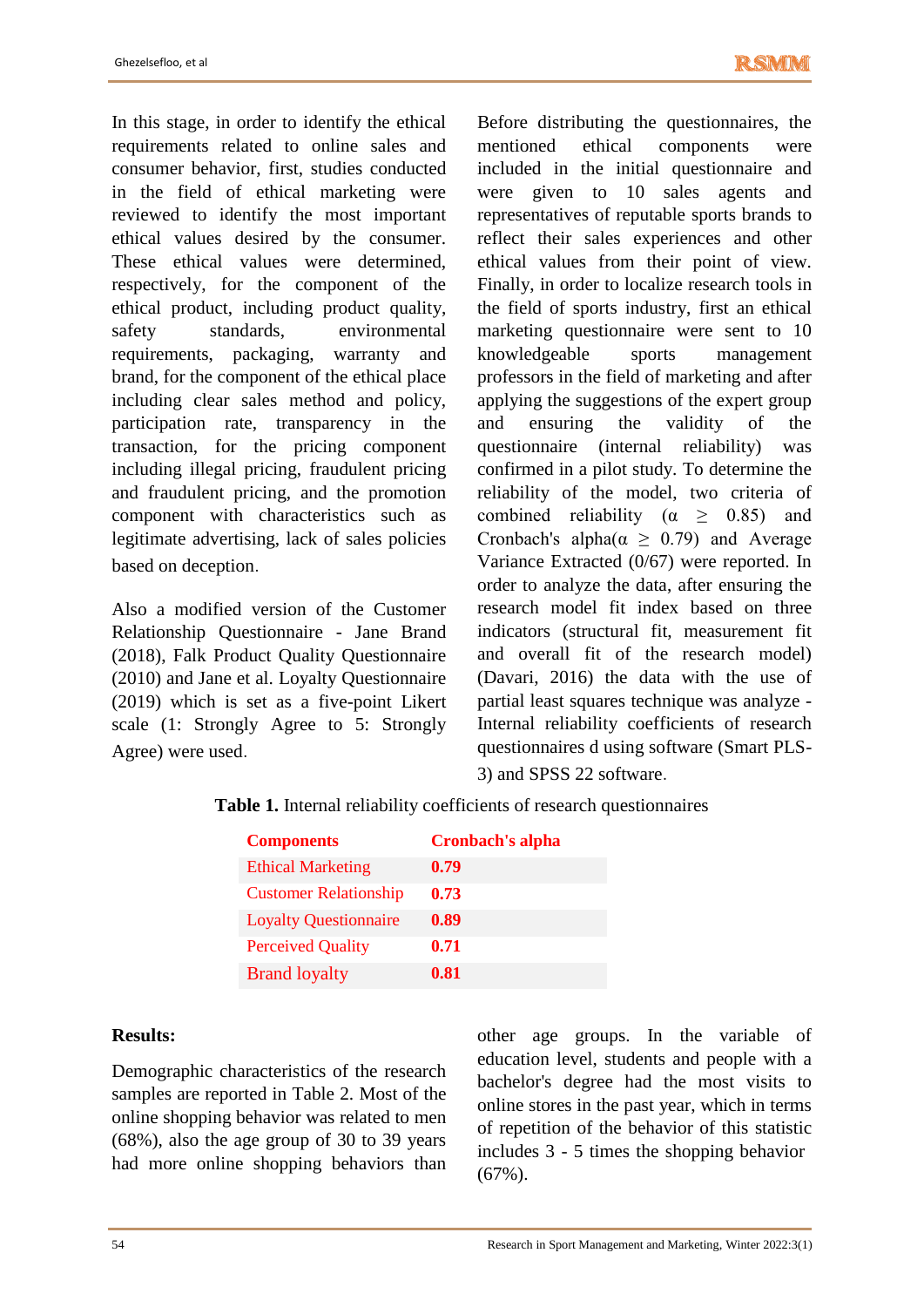|                                     | $N = 400$                           | Number | percent |
|-------------------------------------|-------------------------------------|--------|---------|
| Gender                              | male                                | 273    | 68%     |
|                                     | female                              | 127    | 32/     |
|                                     | $20 - 29$                           | 182    | 45/     |
| <b>Age Category</b>                 | $39 - 30$                           | 124    | 31/     |
|                                     | $49 - 40$                           | 62     | 15/     |
|                                     | Over 50                             | 32     | 8/      |
|                                     | Diploma<br>$\overline{\phantom{a}}$ | 102    | 25%     |
| Education                           | Student                             |        |         |
|                                     | <b>Bachelor</b> student             | 215    | 54/     |
|                                     | Master and above                    | 83     | 21/     |
|                                     | $1 - 2$ times                       | 52     | 13/     |
| Purchase experience in last<br>year | 3-5 times                           | 268    | 67/     |
|                                     | Over 5 times                        | 80     | 20/     |
|                                     |                                     |        |         |

| Table2. Demographic characteristics of research statistic samples |  |
|-------------------------------------------------------------------|--|
|-------------------------------------------------------------------|--|

After drawing the research model in the software, based on the relationships between obvious and hidden variables, the research model fit was evaluated based on three indicators: measurement fit, structural fit and overall pattern fit. In the first step, in order to ensure the fit of the measurement indices of the research model, the reliability of the indices according to the three criteria of Fornell and Larker (1981) (factor load coefficients, combined reliability and convergent and divergent validity according to the mean of extractive variance) was investigated (Davari, 2016).

The reliability coefficient of structures (Cronbach's alpha) and the factor load values of the obvious variables as the first criterion of the study indicated that according to the factor load of the items (more than 0.4) (Table 2), the model has a good measurement fit. is. The second criterion for evaluating the reliability of structures is the Dillon-Goldstein coefficient or the combined reliability (internal consistency index of the model) of the structures  $( $0.7$ ).$ 

In order to ensure the fit of the structural

part of the research model, the first criterion is to pay attention to the significance coefficients of Z, the values of which are reported based on the self-regulation analysis in Table 2. As it is known, all tvalues obtained for the observed variables are greater than  $(t \lt 1.96)$ , which indicates the significance of all items and relationships between variables at the 95% confidence level.

Values  $(R^2)$ ,  $(Q^2)$  and  $(f^2)$  are other criteria for examining the structural fit of the research model. The main criterion in evaluating the structural model is the coefficient of determination, which refers to the amount of variance explained by exogenous structures. According to the values reported in Table 4, the  $R^2$ coefficients of the research variables indicate the effect of exogenous variables on the endogenous (dependent) variable. Therefore, considering the criterion values of 0.19, 0.33 and 0.67 for weak, medium and strong effect for the coefficient of determination(Davari, 2016), respectively, it can be concluded that the obvious structures of the research (mixed dimensions). Marketing have a moderate and strong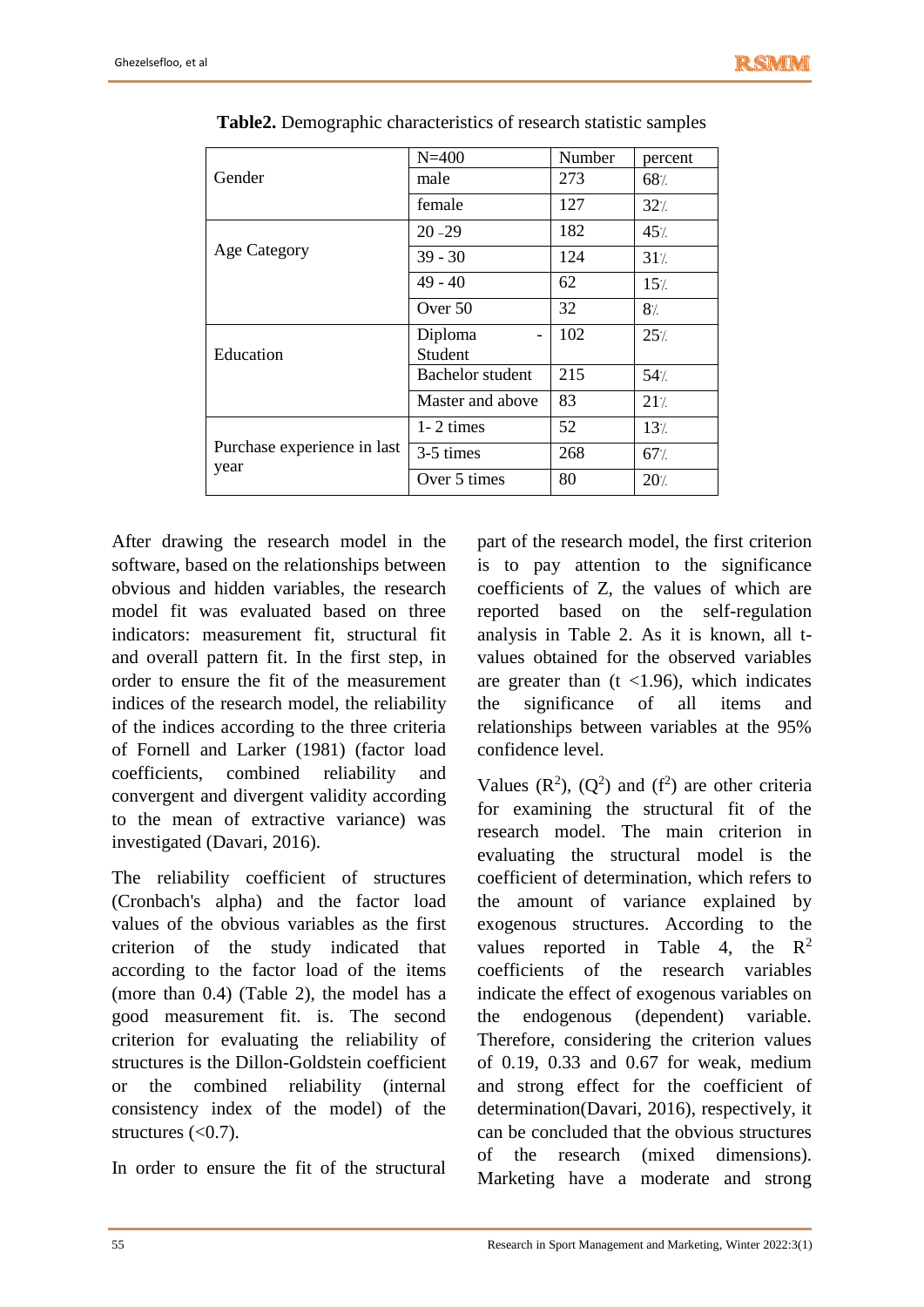impact on hidden structures (consumerbrand relationship and product quality). Also in the study of  $Q^2$  values for research variables, according to the criteria values of 0.02, 0.15 and 0.35 for weak to strong effect(Davari, 2016), attention to the coefficients of research variables, indicates a

strong predictive power in this criterion. Impact size index  $(f^2)$  shows the intensity of the relationship between research variables. Paying attention to the values of this index for research variables confirms the optimal effect of the exogenous variable and has a structural fit of the research model (Table 4).

|                                                                                               | α    | t    | FL           | CR   | <b>AVE</b> |
|-----------------------------------------------------------------------------------------------|------|------|--------------|------|------------|
| <b>Ethical product</b>                                                                        |      |      |              |      |            |
| The safety features of this store are correctly listed on the<br>package.                     |      |      | 0.66<br>0.71 |      |            |
| The products of this store comply with environmental standards<br>(ECO)                       | 0.76 | 6.72 | 0.59         | 0.88 | 0.72       |
| This store prevents the sale of products with the possibility of<br>social risks.             |      |      | 0.7          |      |            |
| This store has replacement and retrieval services in case of<br>selling defective goods.      |      |      | 0.76         |      |            |
| The characteristics of the products of this store are honestly<br>stated in the virtual page. |      |      |              |      |            |
| <b>Ethical pricing</b>                                                                        |      |      |              |      |            |
| This store does not use deceptive pricing strategy (counterfeit).                             |      |      | 0.75         |      |            |
| This store does not use deceptive pricing strategy (counterfeit).                             | 0.86 | 8.39 | 0.81         | 0.81 | 0.81       |
| Increasing the price and profit of the products of this store is                              |      |      | 0.64         |      |            |
| based on the quality of the products.                                                         |      |      | 0.66         |      |            |
| This store does not change its price by colluding with other                                  |      |      |              |      |            |
| stores.                                                                                       |      |      |              |      |            |
| <b>Ethical place</b>                                                                          |      |      |              |      |            |
| It is possible to buy the products of this store immediately and                              |      |      | 0.69         |      |            |
| directly<br>This store refuses to do dishonest things to increase sales.                      | 0.74 | 6.41 | 0.72<br>0.74 | 0.79 | 0.67       |
|                                                                                               |      |      |              |      |            |
| This store refuses to advertise counterfeit products instead of<br>the original products.     |      |      | 0.71         |      |            |
|                                                                                               |      |      |              |      |            |
| This store does not use the general sale of its products in<br>critical situations            |      |      |              |      |            |
| <b>Ethical promotion</b>                                                                      |      |      | 0.82         |      |            |
| The store does not use an unrealistic brand magnification<br>strategy to sell.                |      |      | 0.74         |      |            |
| hypocritical or exaggerated<br>This store does<br>not use                                     |      |      | 0.84         |      |            |
| advertisements.                                                                               | 0.81 | 8.51 |              | 0.84 | 0.83       |
| The sellers of this store do not ask for additional fees or bribes                            |      |      | 0.73         |      |            |
| in exchange for the sale.                                                                     |      |      | 0.71         |      |            |
| This store is committed to all its professional obligations.                                  |      |      |              |      |            |
| The store does not do seductive things like gifts and shopping                                |      |      |              |      |            |
| cards for sale                                                                                |      |      |              |      |            |
| <b>Consumer-brand relationship</b>                                                            |      |      |              |      |            |
| I enjoy talking about the brands of this store with others.                                   |      |      | 0.81         |      |            |
| The store receives feedback on its customers' buying behavior.                                | 0.73 | 9.62 | 0.72<br>0.71 | 0.91 | 0.86       |
| I do not worry about buying the products of this store.                                       |      |      | 0.69         |      |            |
| The brand features of this store well fulfill my purpose of                                   |      |      | 0.77         |      |            |
| purchase.                                                                                     |      |      | 0.74         |      |            |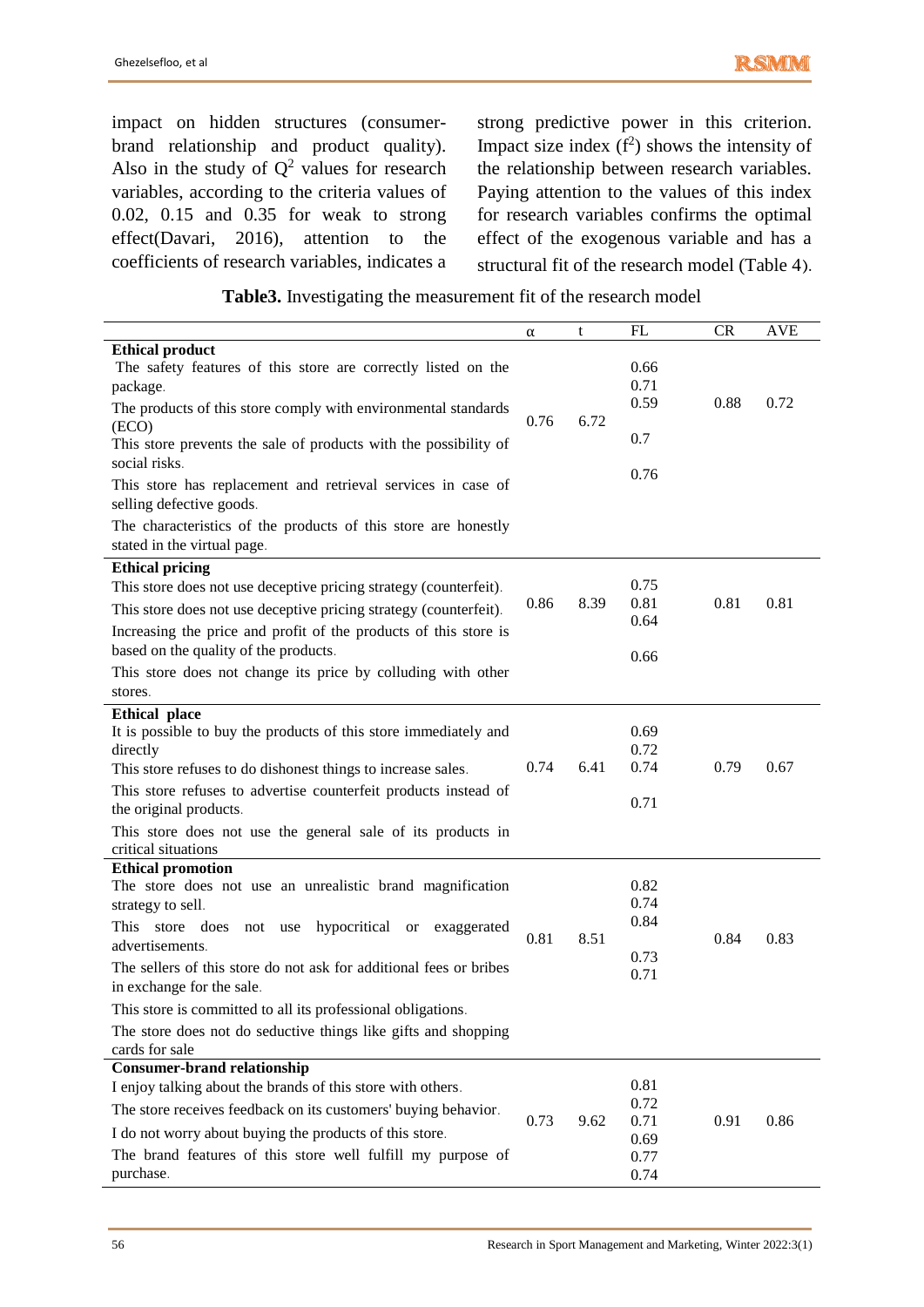| I believe that no brand products will replace the products of this |                    |      | 0.76 |      |      |
|--------------------------------------------------------------------|--------------------|------|------|------|------|
| store.                                                             |                    |      |      |      |      |
| I recommend buying the brands of this store to friends and         |                    |      |      |      |      |
| acquaintances.                                                     |                    |      |      |      |      |
| I see a clear advantage between the products of this store and     |                    |      |      |      |      |
| other stores                                                       |                    |      |      |      |      |
| <b>Perceived Quality</b>                                           |                    |      |      |      |      |
| This store offers quality products.                                |                    |      | 0.71 |      |      |
| The quality of design and construction of the products of this     | 0.71               | 5.81 | 0.73 | 0.86 | 0.74 |
| store is better than other stores.                                 |                    |      | 0.82 |      |      |
| The quality of the received product corresponds to the             |                    |      | 0.86 |      |      |
| presentation characteristics in cyberspace.                        |                    |      |      |      |      |
| I prefer to pay a higher price for the high quality of the store's |                    |      |      |      |      |
| products.                                                          |                    |      |      |      |      |
| <b>Brand loyalty</b>                                               |                    |      |      |      |      |
| The brands offered are very valuable to me in this store.          |                    |      | 0.74 |      |      |
| I do not think of any other brand other than the brands in this    | 0.89               | 6.26 | 0.71 | 0.81 | 0.83 |
| store.                                                             |                    |      | 0.86 |      |      |
| I will buy from the brands of this store in the future.            |                    |      |      |      |      |
| loadings,<br>$LF=$<br>Factor<br>$C.R. =$<br>Note:                  | variance extracted |      |      |      |      |
| composite reliability; A.V.E.<br>$=$ average                       |                    |      |      |      |      |

**Table4.** Investigating the divergent validity of model indices by Fornell and Locker method

| Constructs  |      | AVE Product Price Place |       |       | propagation Consumer- |       | Quality | Loyalty |
|-------------|------|-------------------------|-------|-------|-----------------------|-------|---------|---------|
|             |      |                         |       |       |                       | brand |         |         |
| Product     | 0.72 |                         |       |       |                       |       |         |         |
| Price       | 0.81 | 0.452                   |       |       |                       |       |         |         |
| Place       | 0.67 | 0.129                   | 0.361 |       |                       |       |         |         |
| propagation | 0.83 | 0.108                   | 0.136 | 0.512 |                       |       |         |         |
| Consumer-   | 0.86 | 0.071                   | 0.071 | 0.153 | 0.278                 |       |         |         |
| brand       |      |                         |       |       |                       |       |         |         |
| Quality     | 0.74 | 0.134                   | 0.068 | 0.079 | 0.149                 | 0.439 |         |         |
| Loyalty     | 0.83 | 0.152                   | 0.142 | 0.093 | 0.088                 | 0.081 | 0.619   |         |

In examining the structural fit of the research model, the first criterion is to pay attention to the significance coefficients of Z, the values of which are reported based on the self-regulation analysis in Table 2. Considering that the value of t-values obtained for the observed variables is greater than  $(t \le 1.96)$  (Table 2, Figure 2), it can be stated that all items and relationships between variables are significant at the 95% confidence level. Values  $(R^2)$ ,  $(Q^2)$  and  $(F^2)$ are other criteria for examining the structural fit of the research model.

The main criterion in evaluating the

structural model is the coefficient of determination, which refers to the amount of variance explained by exogenous structures. According to the values reported in Table 5,  $R<sup>2</sup>$  coefficients indicate the effect of exogenous variables on the endogenous (dependent) variable. Therefore, according to the criteria values of 0.19, 0.33 and 0.67 for weak, medium and strong effect, respectively, for the coefficient of determination(Davari, 2016), it can be concluded that the four variables of marketing mix, the relationship Consumerbrand and product quality have a moderate and strong impact on the final structure of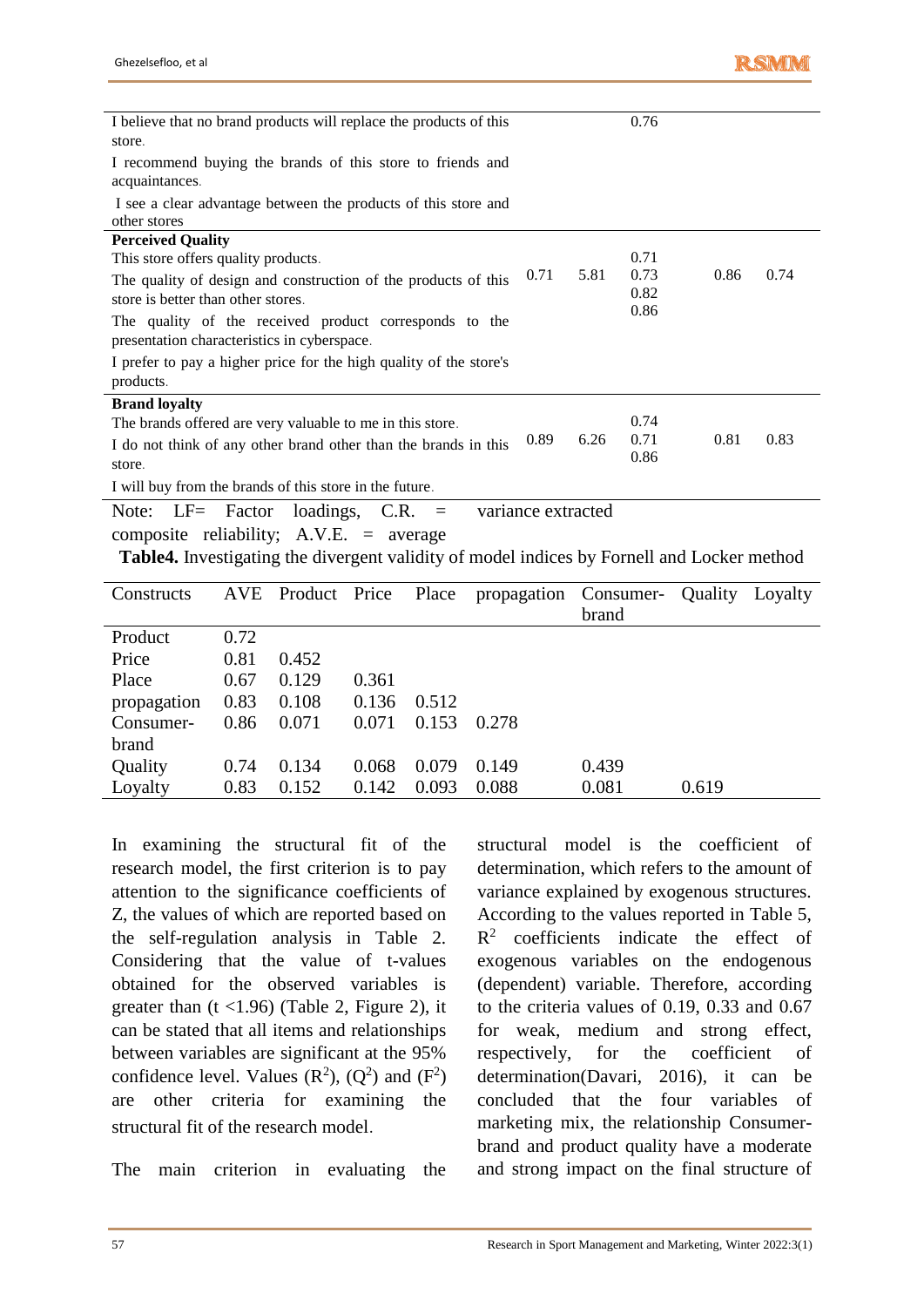the research (brand loyalty). Also in the study of  $Q^2$  values for research variables, according to the criteria values of 0.02, 0.15 and 0.35 for weak to strong effect (Davari, 2016) attention to the coefficients of research variables, indicates a strong predictive power in this criterion. Impact size index  $(f^2)$  shows the intensity of the

relationship between research variables. Paying attention to the values of this index for the marketing mix and the variable of the consumer-brand relationship and product quality, confirms the favorable effect of the exogenous variable and has a structural fit of the research model (Table5).

|  |  |  |  | Table5. Investigating the structural fit of the research model |
|--|--|--|--|----------------------------------------------------------------|
|--|--|--|--|----------------------------------------------------------------|

| Constructs               | $\mathbf{R}^2$ |      | $\mathbf{E}^2$ |  |
|--------------------------|----------------|------|----------------|--|
| Consumer-brand           | 0.62           | 0.46 | 0.38           |  |
| <b>Product quality</b>   | 0.62           | 0.43 | 0.36           |  |
| <b>Brand Loyalty</b>     | 0.65           | 0.52 | 0.41           |  |
| Ethical product          |                | 0.36 | 0.29           |  |
| <b>Ethical pricing</b>   |                | 0.38 | 0.27           |  |
| Moral place              |                | 0.4  | 0.26           |  |
| <b>Ethical promotion</b> |                | 0.39 | 0.31           |  |

Finally, the overall fit of the research model was calculated based on the GOF index. For this index, the three values of 0.01, 0.25 and 0.36 are weak, medium and strong value. This criterion is obtained by calculating the product of the average of the subscription values in the coefficient of determination  $(R<sup>2</sup>)$  in which the value (communality) enters only the first-order hidden variables into the following calculation(Davari, 2016).

Therefore, since the value of this index (GOF) for the current research model was 0.507, so the good fit of the research model is confirmed.

GOF=
$$
\sqrt{communality \times \overline{R^2}}
$$
=  
 $\sqrt{0.649 \times 0.63} = 0.507$ 

| Hypothesis                                          | P      | Standardized |
|-----------------------------------------------------|--------|--------------|
|                                                     |        | Coefficients |
| Ethical product had significant effect on Consumer  | 0.031  | 0.68         |
| <b>Behavior</b>                                     |        |              |
| Ethical pricing had significant effect on Consumer  | 0.002  | 0.66         |
| <b>Behavior</b>                                     |        |              |
| Ethical place had significant effect on Consumer    | 0.001  | 0.72         |
| <b>Behavior</b>                                     |        |              |
| promotion had significant effect on<br>Ethical      | 0.004  | 0.69         |
| <b>Consumer Behavior</b>                            |        |              |
| Ethical product had significant effect on perceived | 0.000  | 0.59         |
| product quality                                     |        |              |
| Ethical pricing had significant effect on perceived | 0.001  | 0.63         |
| product quality                                     |        |              |
| Ethical place had significant effect on perceived   | 0.000  | 0.71         |
| product quality                                     |        |              |
| Ethical promotion had significant effect on         | 0.001  | 0.81         |
| perceived product quality                           |        |              |
| Consumer behavior had significant effect on brand   | 0.0004 | 0.73         |
| loyalty                                             |        |              |
| perceived product quality had significant effect on | 0.000  | 0.79         |
| brand loyalty                                       |        |              |

**Table 6.** Summary of the path analysis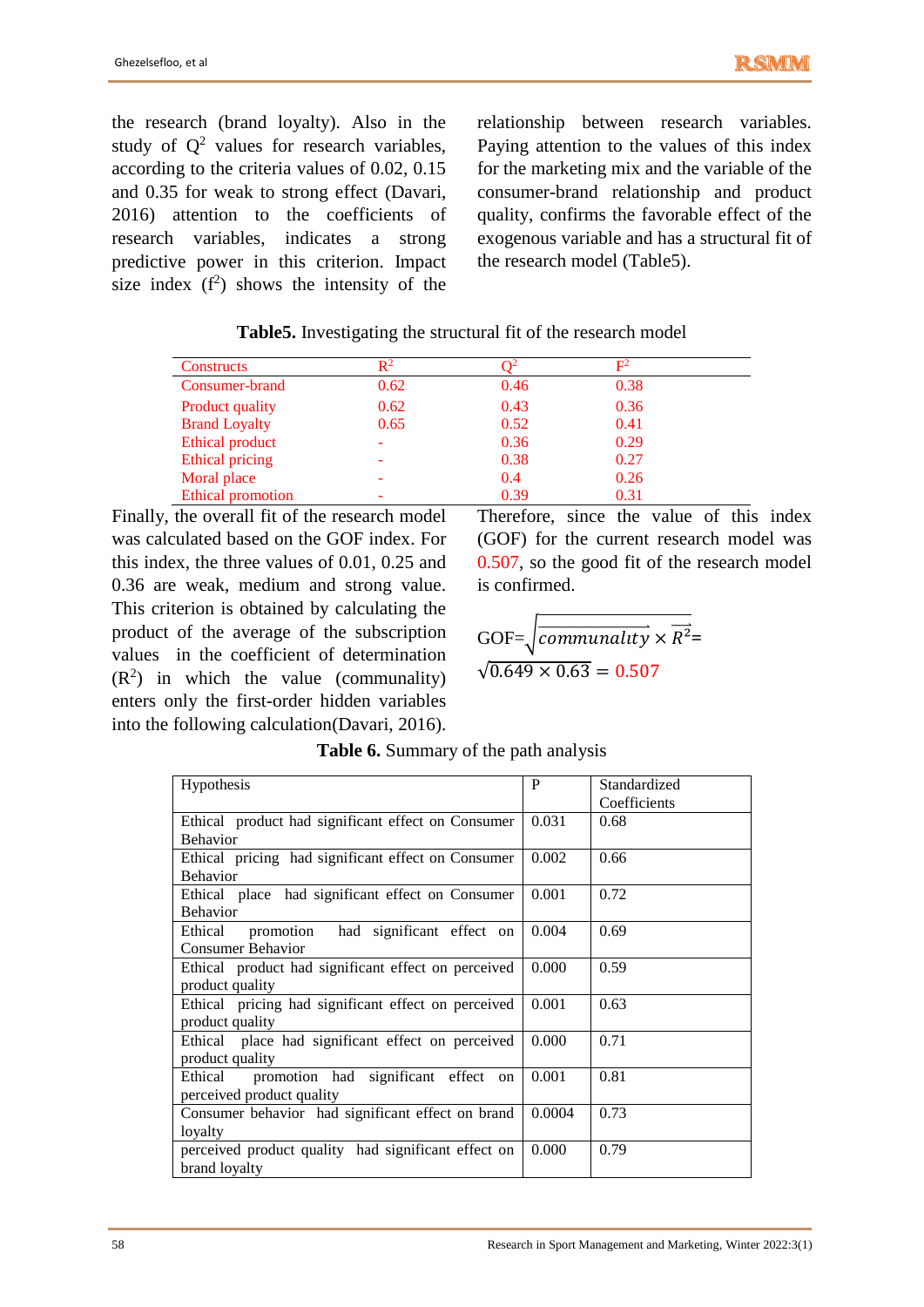Notes: n.s. (non-significant); \*\*\*  $p < 0.001$ ; \*\* p < −0.05; b (Unstandardized) Coefficient; CBRQ: Consumer-Brand Relationship Quality; PPQ: Perceived-Product Quality; and BL: Brand Loyalty



**Figure 1.** Path analysis of the research model based on the relationship between structures in the standard case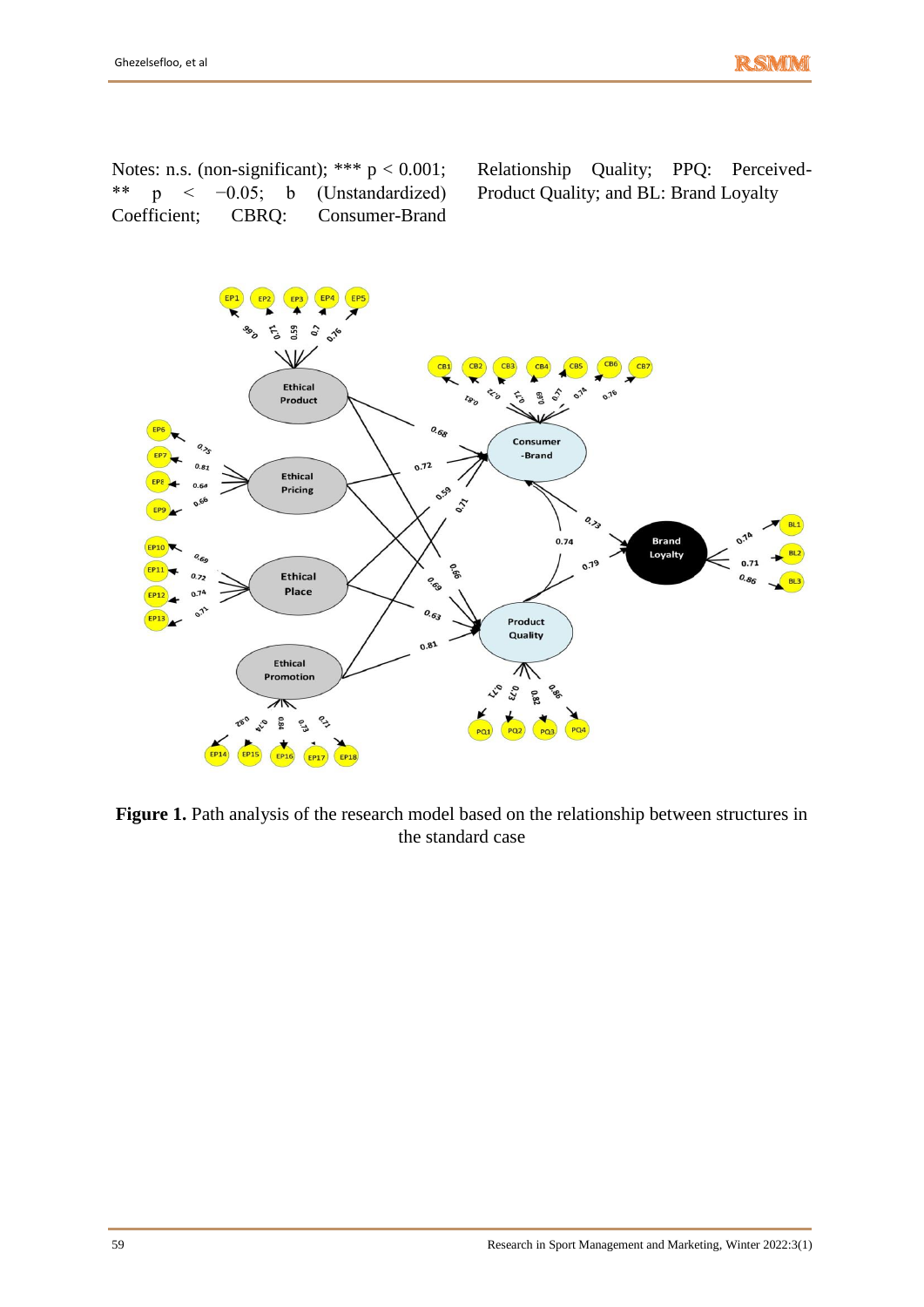

**Figure 2.** Path analysis of the research model in t-value mood

# **Discussion**

The emergence of innovative business strategies during the COVID-19 pandemic has paved the way for genius and creativity in the marketing philosophy of business managers(Mataruna-Dos-Santos, Faccia, Helú, & Khan, 2020). Emphasis on customer orientation and social responsibility through institutionalizing ethics in all marketing processes from production to sales has received more and more attention from marketing experts(Rajab Dori, Salari, & Amiri, 2020). Therefore, organizations could employ this strategy to make up for their failure to predict new consumer behavior patterns and the recessions that resulted as the consequences of the Coronavirus outbreak(Ritter & Pedersen, 2020). Hence, in the present study, we investigated the impact of marketing mix on the relationship between customer-brand and product quality from an ethical perspective based on the economic outcomes of the COVID-19 pandemic. The research theory originated from the reality that the crisis of social

distance and isolated living in the COVID-19 era significantly activated online shopping channels in addition to raising the necessity for engagement in sports at home(Wang, Hong, Li, & Gao, 2020).

The results indicate that all marketing mix strategies based on ethical issues are closely related to the consumer-brand relationship. Product-related ethical issues have a positive effect on the consumer-brand relationship quality as well as perceived product quality. Thus, consumers are willing to purchase a product characterized by a high level of product safety and quality, well-designed packaging and brand, and eco-friendliness. During product evaluation, consumers' attitudes toward a company are formed in consideration of ethical issues. Productrelated ethical issues are crucial when consumers evaluate perceived product quality. The results support the proposed research model statistically and significantly. That is, the corporate marketing mix strategy from ethical issues had an important function in generating a consumer-brand relationship and perceived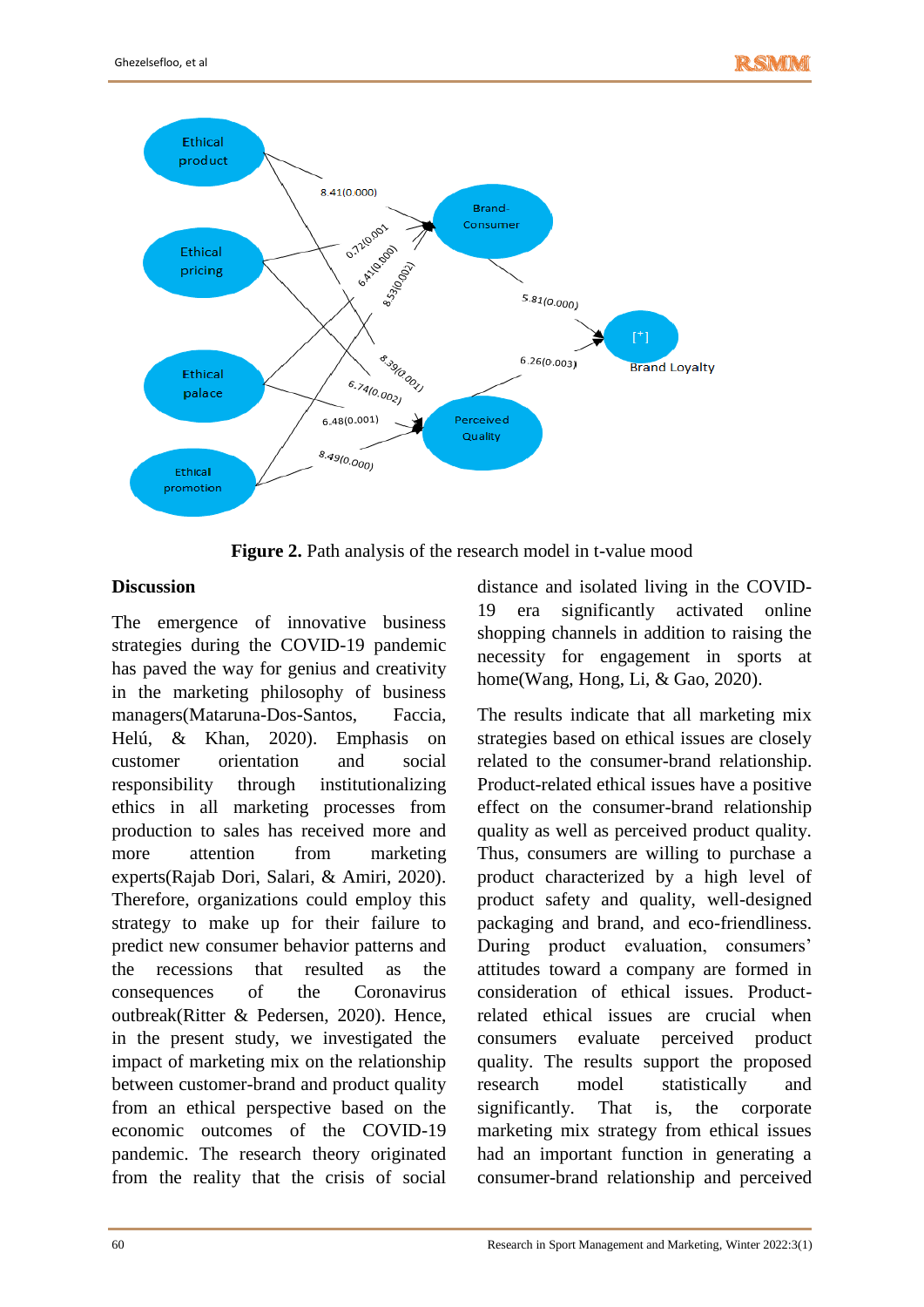product quality. The path outcome for product-related ethics and the consumerbrand relationship quality accurately reflects the results found in the extant literature. Price-related ethical issues are critical when a consumer is focused on building a strong relationship with a corporation and its brand. This evaluation is often based on whether the company is using predatory pricing strategy, illegal pricing, and fraudulent pricing. An unethical pricing strategy has a negative effect on consumer attitude formation, which includes relationship building with a brand.

Accordingly, creating an ethical shopping atmosphere in virtual networks can inject appropriate added value into the declining economy of the Corona era by attracting customers (Ratten, 2020). However, ethical product promotion and ethical pricing had the highest impact on hidden research structures. The results are compatible with those of He & Harris (2020), Ratten (2020), Lee and Jin (2019), Vafaeinia (2020), Kouzechian, et al. (2020), Charkhtab Moghaddam and Ismaili (2020), and Nafeie et al. (2020). These studies have emphasized that the conditions created by the coronavirus are very sensitive and new solutions should be sought for more sales. Researchers have also emphasized that paying attention to ethical issues can affect customer loyalty. Which is in line with the results of our research. Among the items related to the pricing component, the most notable customer preferences were not using deceptive pricing strategy, "not acknowledging the consequences of the COVID-19 pandemic and fair pricing." This issue suggests that sports store policies in pricing and avoiding any false, deceptive, or fraudulent sales practices based on the impacts of the COVID-19 pandemic shape positive customer attitudes toward a better store brand value and repetitive purchase behavior (Lee & Jin, 2019). When consumers are provided with products they want, they not only prefer ethical acts through honest distribution channels but also wish to receive products that are customized for their own companies. These desires imply the importance of establishing a sound ethical approach to achieving proper and customized distribution. Some factors such as the degree of sales policy, level of partnership, and degree of transparent transaction in place-related ethical issues also considerably influence relationshipbuilding with consumers and product quality evaluation.

 Promotion-related ethical issues have a positive effect on the consumer-brand relationship quality and perceived product quality, where the latter two can be reinforced directly only when a company's promotion-related ethics are high. The results of the study are consistent with Lee & Jin(2019) and Matar Una-Dos-Santos et al( 2020) . To build a relationship with the consumer, the company should hone authentic communication. When truthful and accurate information about a product, such as its price through advertising, is communicated, the consumer is likely to exhibit high trustworthiness in the corporation and its brand. Factors such as advertising under legal legislation and degree of misleading or deceptive aspects are thus critical when building a strong relationship with the brand; they also improve product quality. Our findings identify factors that should be considered when building a relationship that involves ethical marketing practices, relationship quality, and brand loyalty. The factors of product-, pricing-, and promotion-related ethics—areas of ethical marketing practices—can be used to evaluate the consumer-brand relationship and perceived product quality. Attending to product promotion strategies requires creating an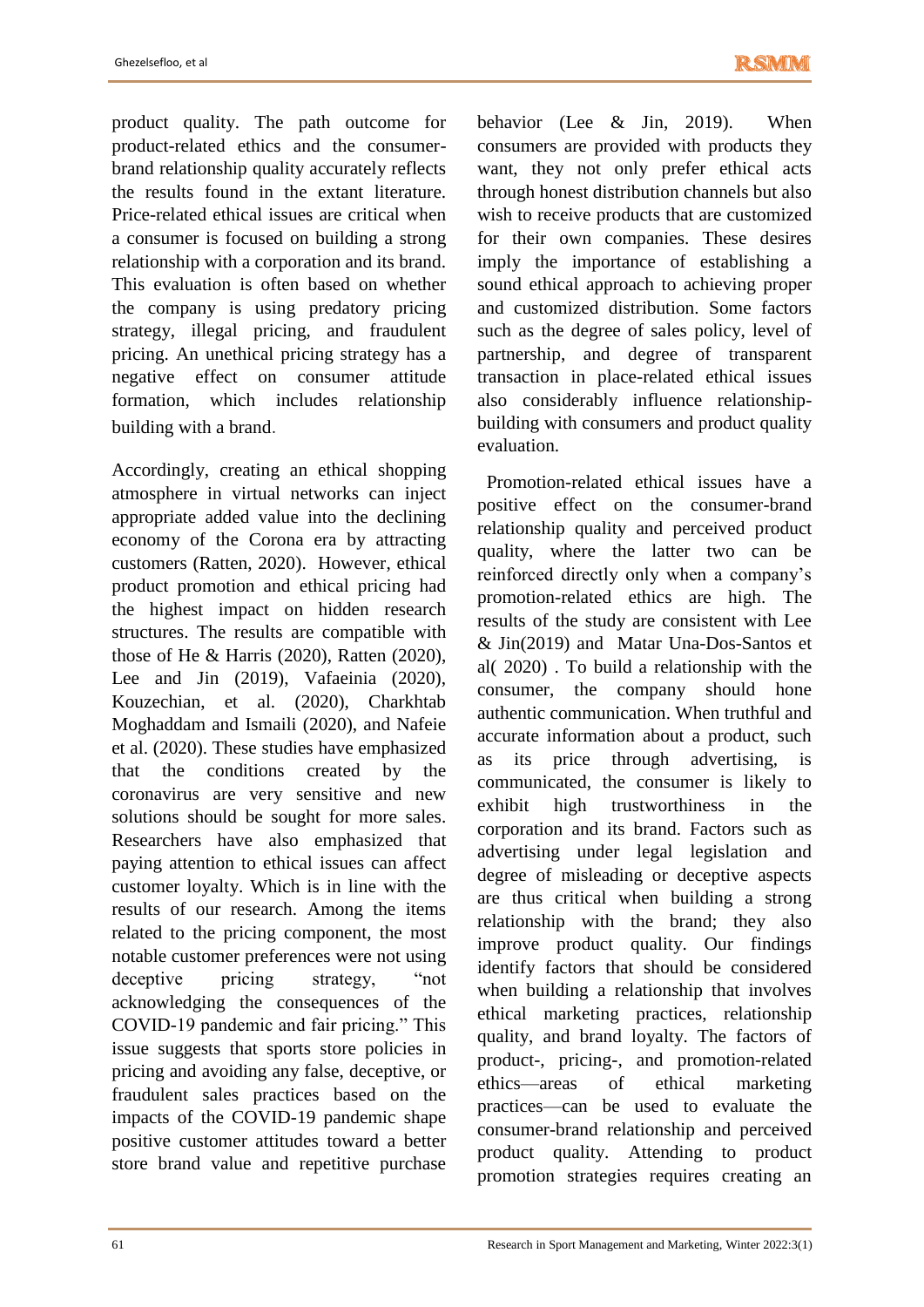accurate and reliable image and recognition of the sports stores' brands by customers, which is vital to both sides of the business owners, and that is believed to be a major concern for both business owners and customers(Mataruna-Dos-Santos et al., 2020). Inserting accurate information about the product's features, not utilizing false advertisements, predicting the guaranteed net cost, and compensation and retrieval of the product in case of defects or noncompliance with the particularized specifications is a solution that differentiates successful brands in the competition cycle (Lee & Jin, 2019). According to Park (2018), the key factors in strengthening the customer-product relationship are customers' previous experiences of purchase, satisfaction at the time of use, and the commitment of stores and sports brand representatives to their warranties. In this regard, the managers of many successful manufacturing and service organizations consider the effectiveness of a marketing strategy even more than advertising, assuming that customers are more sensitive to the price of products during the Coronavirus pandemic. Therefore, by spending more allocated budgets, they set up the research & development department to maintain their competitive advantage(Vafainia, 2020). Wang (2020), in his survey of pandemic-era marketing models, stated that despite the 1.6% increase of China's GDP index in 2019, the COVID-19 prevalence decreased by 6.8 percent in the first three months. Hence, in this situation, no organization could claim to hold a larger share of competition. Instead, companies are merely looking for a survival mechanism. Innovation capacity to improve product quality, as well as access channels is considered as the key mechanism for organizational growth and reconstruction. Hence, the importance of ethical considerations in the online business

processes is based on full information and mutual trust (Lee & Jin, 2019). It is clear what reconstructs mutual trust and reliance in service businesses (the category in which sports stores also fall into) is the existence of a space full of identities and stable moral commitments that promotes the eternal principle in ethics-oriented businesses(Charkhtab Moghadam & Esmaeili, 2020). If a company improves its relationship quality through improved product-related ethics, we expect a corresponding effect on brand loyalty through brand and emotional relationships with consumers than a direct effect on brand loyalty. Management- and marketingrelated ethics typically involve resolving problems that individuals experience in social life; these problems relate to specific circumstances within corporate management. Within the sphere of corporate ethics, ethical marketing practices involve the relationship between moral beliefs and behavior and corporate marketing practices.

We also confirmed that a company's placerelated ethics influence brand loyalty through the mediators of the consumerbrand relationship and perceived product quality. Pricing-related ethics, place-related ethics were also found to affect brand loyalty directly. That is, the level of brand loyalty increases when the company's placerelated ethics are high. Place-related ethics were found to have a significant relationship with both the consumer-brand relationship and perceived product quality. A company's place-related ethics are (in)directly influenced by building brand loyalty through the consumer-brand relationship and perceived product quality. Consumers tend to consider issues such as place-related ethics (e.g., ethical acts through honest distribution channels and customized distribution) when they are evaluating corporate brand. This finding implies that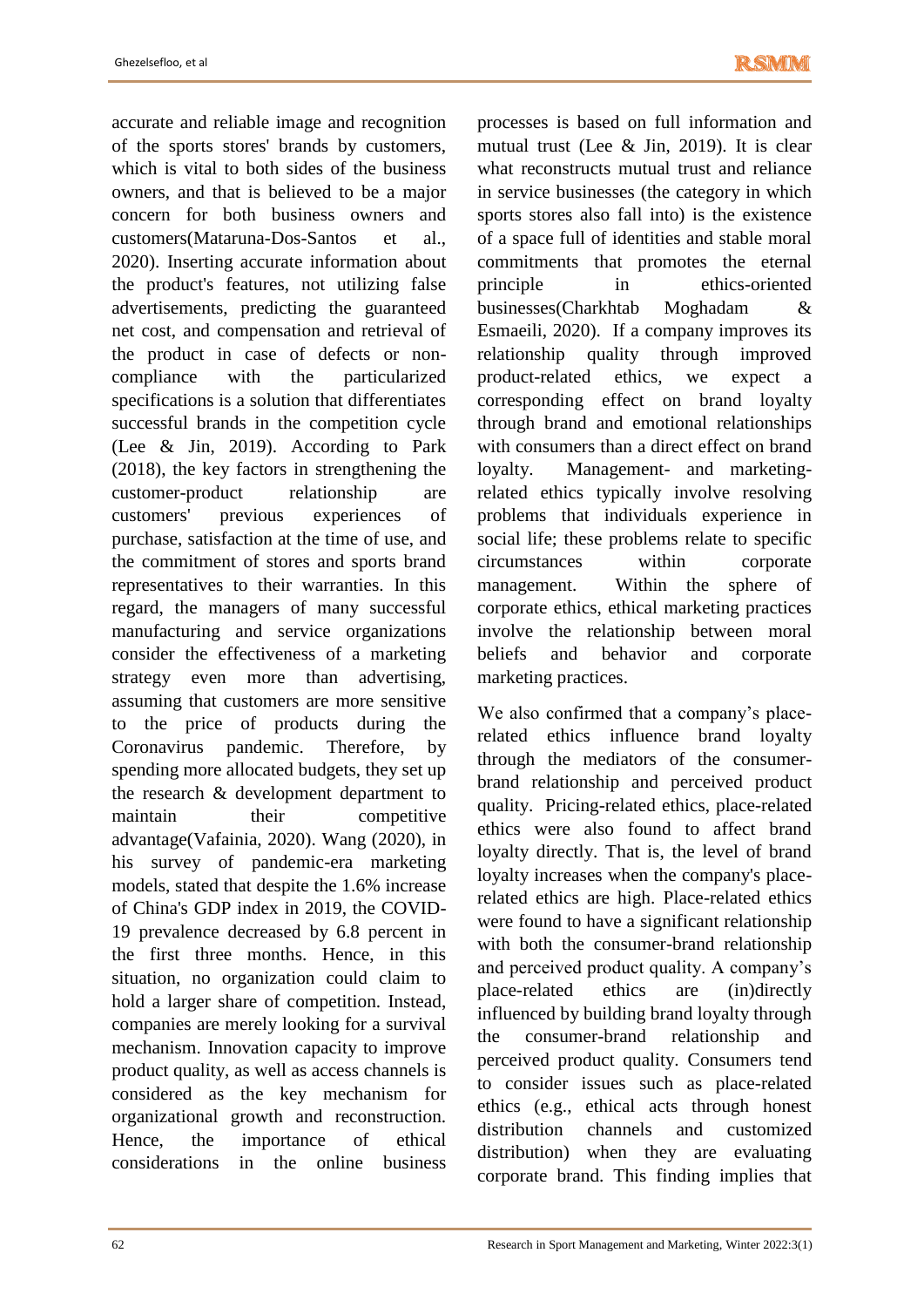reinforcing place-related ethics can improve both the consumer-brand relationship and product quality. Vafaeinia et al maintain that more troublesome issues will occur in the post-pandemic era as the changes in buying behavior patterns of customers during the pandemic will introduce new marketing requirements to satisfy institutionalized shopping behaviors, given that the recession caused by the pandemic promotes pricesensitivity. Therefore, considering the two factors of fair pricing and allocating money to promote products through popular and honest advertising will play a significant role in creating a smooth virtual economy, which is compatible with ethical pricing and ethical promotion in the present study. Our research is in line with Vafaeinia et al.

Promotion-related ethics were found to have a direct influence on brand loyalty. Consumers tend to have positive brand loyalty when promotion-related ethics are strong. Improved promotion-related ethics were found to improve both the consumerbrand relationship and perceived product quality. Promotion-related ethics also affect brand loyalty through the mediating effects of the consumer-brand relationship and perceived product quality. The common belief that B2C transactions have distinct characteristics was verified in this study. We confirmed that ethical marketing practices (product-,pricing-, place-, and promotionrelated ethics) affect brand loyalty through the mediators of the consumer-brand relationship and perceived product quality. Our research is consistent with the research of Vafaeinia et al and lee and Jin (2019). They maintain that more troublesome issues will occur in the post-pandemic era as the changes in buying behavior patterns of customers during the pandemic will introduce new marketing requirements to satisfy institutionalized shopping behaviors, given that the recession caused by the pandemic promotes price-sensitivity.

Therefore, considering the two factors of fair pricing and allocating money to promote products through popular and honest advertising will play a significant role in creating a smooth virtual economy, which is compatible with ethical pricing and ethical promotion in the present study.

Accordingly, it is suggested that the concerns arising from the intangible challenges of online shopping be addressed through the provision of call centers, prepurchase consultation, and post-purchase services in addition to increasing the number of regional and provincial franchises of the brands to build trust in customers towards the information available on the virtual sale channels of the sports stores and direct the ethical promotion of the product at the same time. Nevertheless, COVID-19 transportation restrictions to overcome social risks (Donthu & Gustafsson, 2020) and the prevailing desire of customers to use virtual networks denote the great relevance of the location component in product access. Therefore, a detailed needs assessment of product access channels renders a positive impact on retaining current customers of sports stores.

Promotion-related ethics were found to have a direct influence on brand loyalty. Consumers tend to have positive brand loyalty when promotion-related ethics are strong. Improved promotion-related ethics were found to improve both the consumerbrand relationship and perceived product quality. Promotion-related ethics also affect brand loyalty through the mediating effects of the consumer-brand relationship and perceived product quality. The common belief that B2C transactions have distinct characteristics was verified in this study. We confirmed that ethical marketing practices (product-,pricing-, place-, and promotionrelated ethics) affect brand loyalty through the mediators of the consumer-brand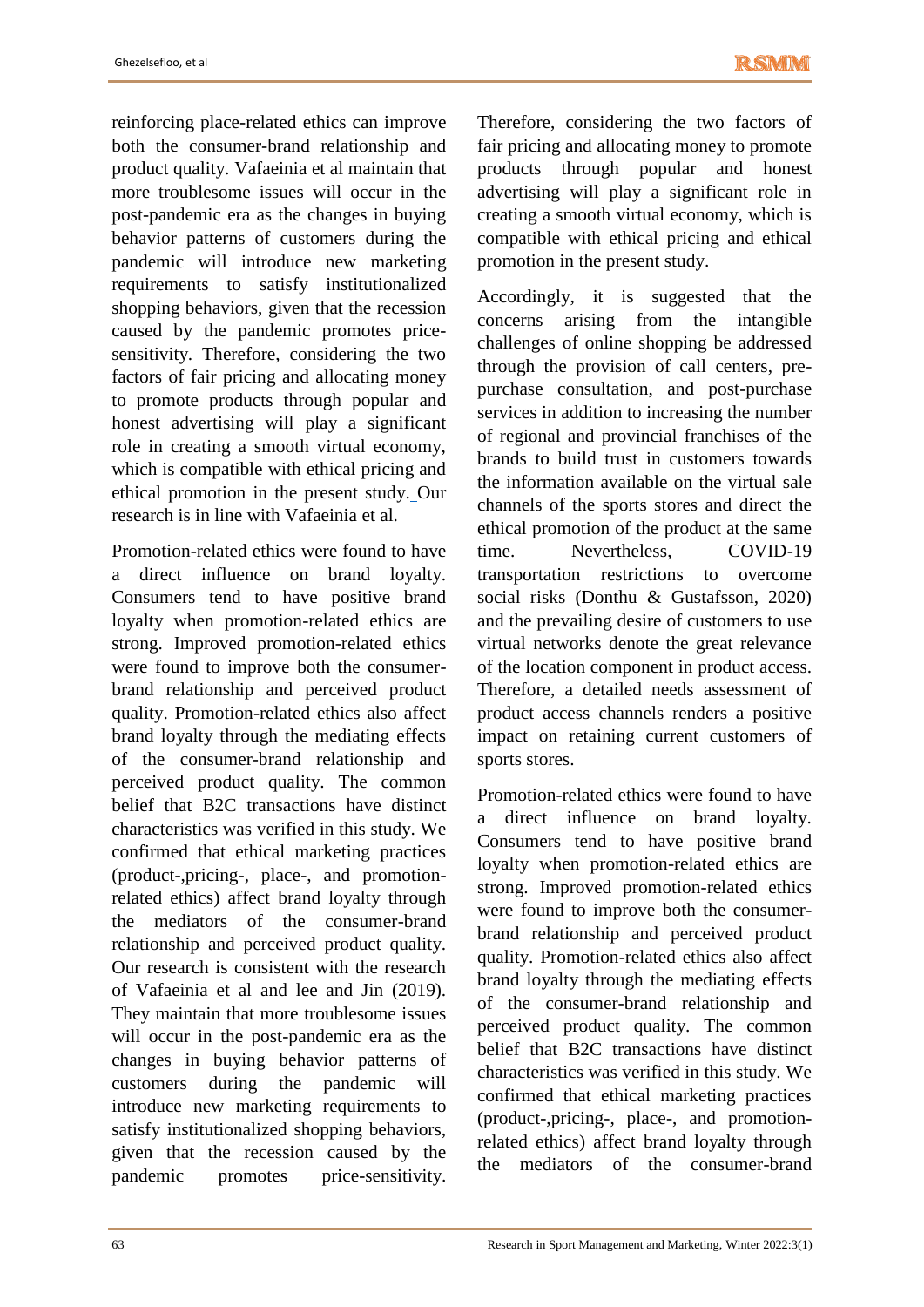relationship and perceived product quality.

Lee et al.'s study (2020) was the only case inconsistent with the results of the present study. Potential causes behind this inconsistency include the development and culture-building for the employment of ethical product supply channels and implementation of legal penalties for fraudulent sales agents and channels in virtual networks. In Iran, despite the procurement and designation of general rules in the application of virtual networks for business owners, no candid compilation of ethical marketing rules is to be found to include both the customer rights and the scope of authority for business owners in the rendering of policies and procedures for product introduction (Nafei & Saiednia, 2020). Therefore, adopting an ethical marketing approach during the COVID-19 pandemic era necessitates selecting a customer-oriented marketing mix with features that prioritize the target instead of the product, engagement cost than the price, accessibility instead of location, and social communication instead of a promotion; a marketing mix which could recognize the needs and desires of the target group and devise a win-win strategy by subduing the trade challenges with the aid of social marketing principles and techniques(Naghavi et al., 2018). That is to say, a common ethical domain must be constructed in the form of ethical marketing norms and values as criteria for determining the extent of business development in the current situation at the national and perhaps global levels(Kianpoor, Moradi, & Piri, 2020).

The significant impact of product quality and customer-brand relationship on brand loyalty was another remarkable finding of the present study, which is also consistent with the results of studies by Soleimani et al. (2020), Amouzadeh et al. (2020), Nafeie et

al. (2020), Cortez (2020), Elizabeth et al. (2019), Lee and Jin (2019) and Jin (2019). This equation asserts that gaining customer trust and demonstrating honest behavior by provision of a quality product is a key act in establishing a long-term and solid link between customers and the business, particularly in network-based communication patterns. In support of the above findings, we may refer to the results of Amouzadeh et al.'s study (2020). Amouzadeh et al.'s study on the marketing of sporting goods through social networks denote that the integration of marketing strategies with the indisputable features of social networks is a distinct competitive lever that has served to establish a solemn bond between the supportive behaviors of fans and the club. In this context, it appears that attending to the reality of social responsibility criteria for stores through determinants such as environmental requirements, civil rights, community health, absence of social risks, and collaboration with charities may prove essential in delivering a popular image of the brand and the trademark(Nafei & Saiednia, 2020). For instance, China was the first country to encounter the COVID-19 economy extensively but the implementation of marketing creativity in two respective aspects of incentive for participation in purchase and innovation in participatory methods led the country to experience the least recession in the online commerce-dependent areas. According to Ritter et al. (2020), one of the most striking outcomes of the COVID-19 pandemic is the change that businesses must implement in their marketing mix to adapt to customers. Therefore, selecting a customer-oriented sales strategy and accounting for consumer expectations ensure survival in the declining economy of the COVID-19 era.

Another item examined within the loyalty component was "willingness to pay higher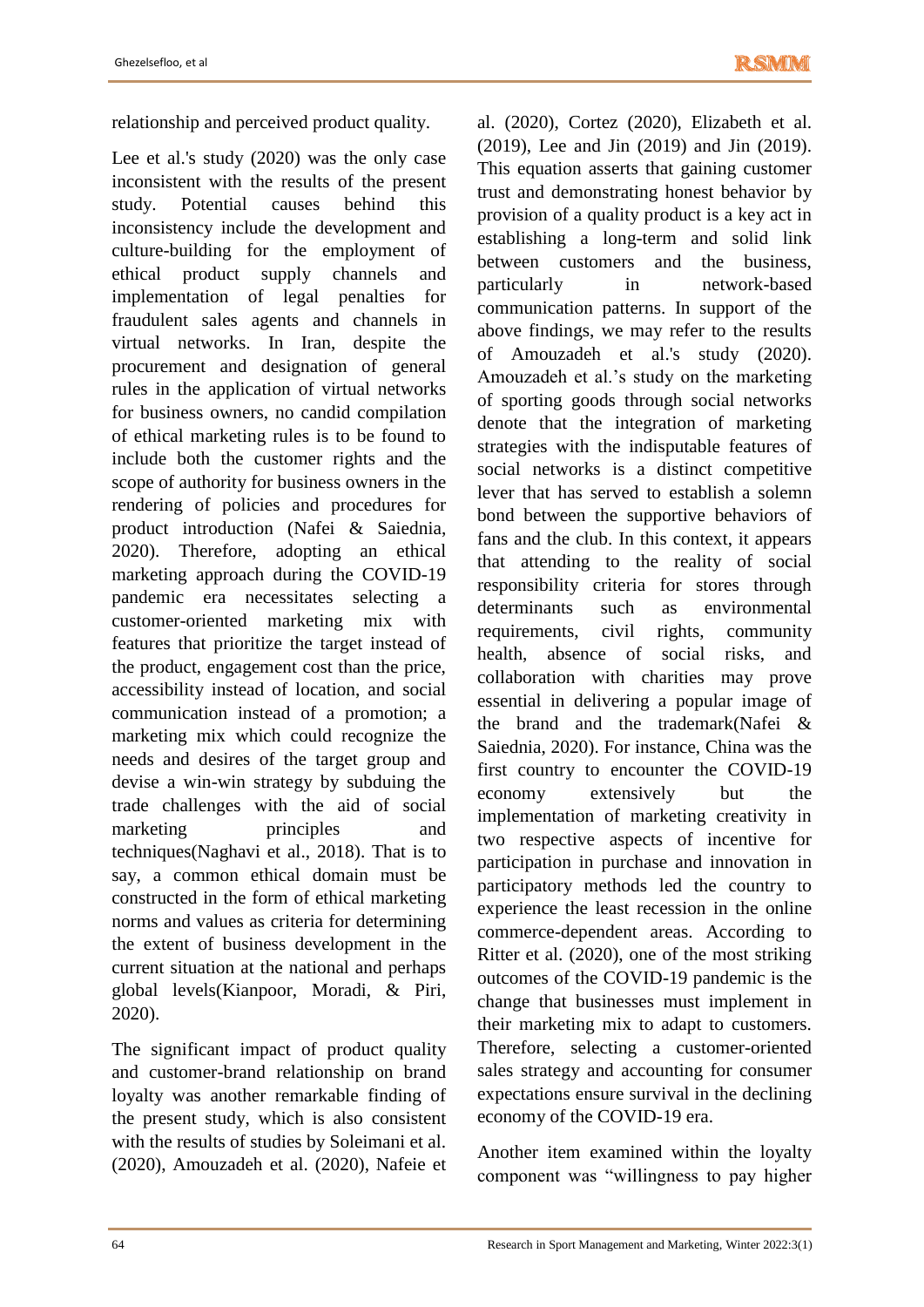prices for a higher quality product," which held the highest factor load ( $FL = 0.86$ ) according to the statistical samples of the study. This dominance indicates that inclination towards quality and the fulfillment of shopping purposes have become the most significant concerns of the consumers during the pandemic, a result which was consistent with those of by Izadi et al. (2017), who reported that sporting goods consumers present display willingness to pay higher prices for the products of those companies with ethical sale behavior and social responsibility. In the same context, the results of the study by Cortez et al. (2020) designated that the three principal aspects of the COVID-19 era marketing were product and service promotion through an emphasis on quality, changes in the application philosophy of virtual networks (provision of health-related products), and evading the conception of an exclusively consumerist view of customers by the managers, all three of which are consistent with the components of the customer-brand bond and the promotion of marketing mix in the present study. In her status review of successful sporting goods manufacturers during the pandemic (2020), Vanessa Ratten maintains that heeding the customers' economic behavior, the proportionality of product features with cultural values of societies, and pondering the psychological traits of customers are the key to survival and escape from recession for successful enterprises affected by the COVID-19 outbreak.

# **Conclusion**

Altogether, two categories must be regarded bases on the results of the present study: First, the purchasing power of the household during the pandemic is focused on the supply of essential goods, which decreases the purchasing power of the family in response. As a result, price-sensitivity has

shifted into a top priority for customers. Second, the tangibility feature of goods as one of the most influential motivators of purchasing behavior has been eliminated, which is due to the absence of candid rules and regulations, as well as the uncertain consequences of disregarding the online sale procedures as an indicator of e-commerce growth. Addressing this gap compels sporting goods store owners to gain the trust of the consumers by adherence to ethical marketing commitments such as fair pricing, withholding of counterfeit goods for sale, use of authentic advertising, and forgoing the use of any false and misleading information in cyberspace.

# **References**

- 1. Boisvert, J., & Khan, M. S. (2021). Toward a better understanding of the main antecedents and outcomes of consumer-based perceived product innovativeness. *Journal of Strategic Marketing*, 1-24.
- 2. Brunk, K. H. (2012). Un/ethical company and brand perceptions: Conceptualising and operationalising consumer meanings. *Journal of business ethics, 111*(4), 551-565.
- 3. Chanavat, N., & Bodet, G. (2009). Internationalisation and sport branding strategy: a French perception of the Big Four brands. *Qualitative Market Research: An International Journal*.
- 4. Charkhtab Moghadam , G., & Esmaeili, M. (2020). Relation between Ethical Marketing and Online Businesses. *Ethics in science and Technology, 15*(1), 166-170 ( In Persian).
- 5. Cortez, W (2020). The Coronavirus crisis in B2B settings: Crisis uniqueness and managerial implications based on social exchange theory. *Industrial*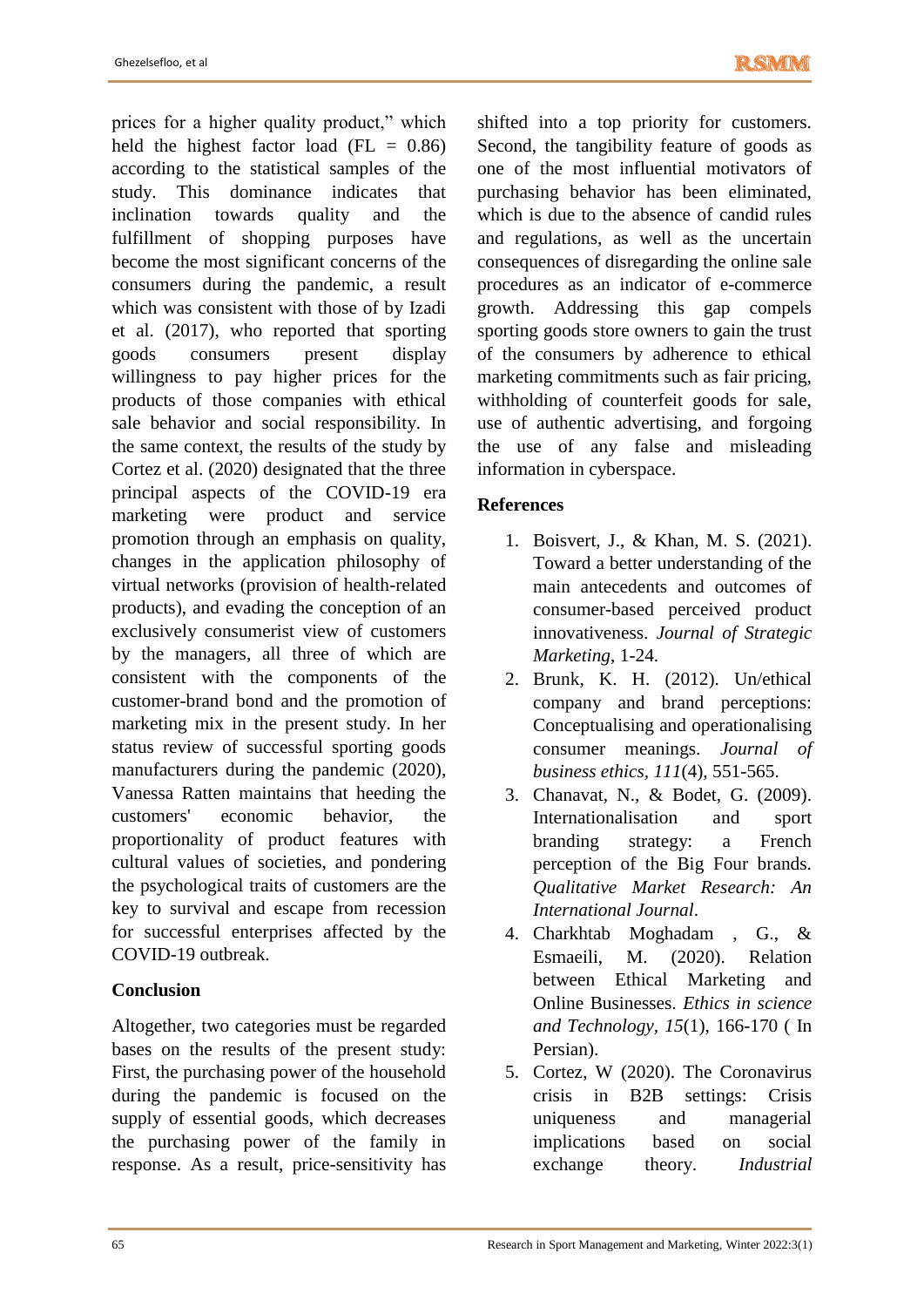*Marketing Management, 88*, 125- 135.

- 6. Creyer, E. H. (1997). The influence of firm behavior on purchase intention: do consumers really care about business ethics? *Journal of consumer Marketing*.
- 7. Davari, A. (2016). Modeling structural equations with PLS software. *University Jihad Publications, Tehran, Third Edition (in Persian)*.
- 8. Donthu, N., & Gustafsson, A. (2020). Effects of COVID-19 on business and research: Elsevier.
- 9. Fazel, A., & Harandi, A. (2017). The relationship between ethical name and brand with increasing the credibility of companies. *Ethic in Science and Technology, V 12*, 1-11 (In Persian).
- 10. Fournier, S. (1998). Consumers and their brands: Developing relationship theory in consumer research. *Journal of consumer research, 24*(4), 343- 373.
- 11. Galmiche, M., Lucas, N., Déchelotte, P., Deroissart, C., Le Solliec, M.-A., Rondeaux, J., . . . Delay, J. (2020). Plasma Peptide Concentrations and Peptide-Reactive Immunoglobulins in Patients with Eating Disorders at Inclusion in the French EDILS Cohort (Eating Disorders Inventory and Longitudinal Survey). *Nutrients, 12*(2), 522.
- 12. He, H., & Harris, L. (2020). The impact of Covid-19 pandemic on corporate social responsibility and marketing philosophy. *Journal of Business Research*, 116, 176-182.
- 13. Hwang, J., Choe, J. Y. J., Kim, H. M., & Kim, J. J. (2021). Human baristas and robot baristas: How does brand experience affect brand

satisfaction, brand attitude, brand attachment, and brand loyalty? *International Journal of Hospitality Management, 99*, 103050.

- 14. Izadi, B., Moradi, H. R., & Abdollahi, S. (2017). Analyzing the Relationship between Considering Ethics in Bodybuilding Clubs and Athletes Behavior.
- 15. Joachimsthaler, E., & Aaker, D. A. (2009). *Brand Leadership: Building Assets In an Information Economy*: Simon and Schuster.
- 16. Kianpoor, A., Moradi, M., & Piri, M. (2020). Predicting the relationship between ethics and business environment on Iran's economic development. *Ethic in Science and Technology, V15(2)*, 93-100 (In Persian).
- 17. Koozechian, H., Sardari, M., Ehsani, M., & Amiry, M. (2021). Designing and Testing Ethical Marketing Model in Sports Manufacturing Industry. *Sport Management Studies, 13*(65).
- 18. Laczniak, G. R., Burton, R. H., & Murphy, P. (1999). Sports marketing ethics in today's marketplace. *Sport Marketing Quarterly*.
- 19. Lee, J.-Y., & Jin, C.-H. (2019). The role of ethical marketing issues in consumer-brand relationship. *Sustainability, 11*(23), 6536.
- 20. Mataruna-Dos-Santos, L. J., Faccia, A., Helú, H. M., & Khan, M. S. (2020). *Big Data Analyses and New Technology Applications in Sport Management, an Overview.* Paper presented at the Proceedings of the 2020 International Conference on Big Data in Management.
- 21. Nafei, G., & Saiednia, M. ( 2020). "The paradigm model of ethical social media marketing activities with emphasis on brand value and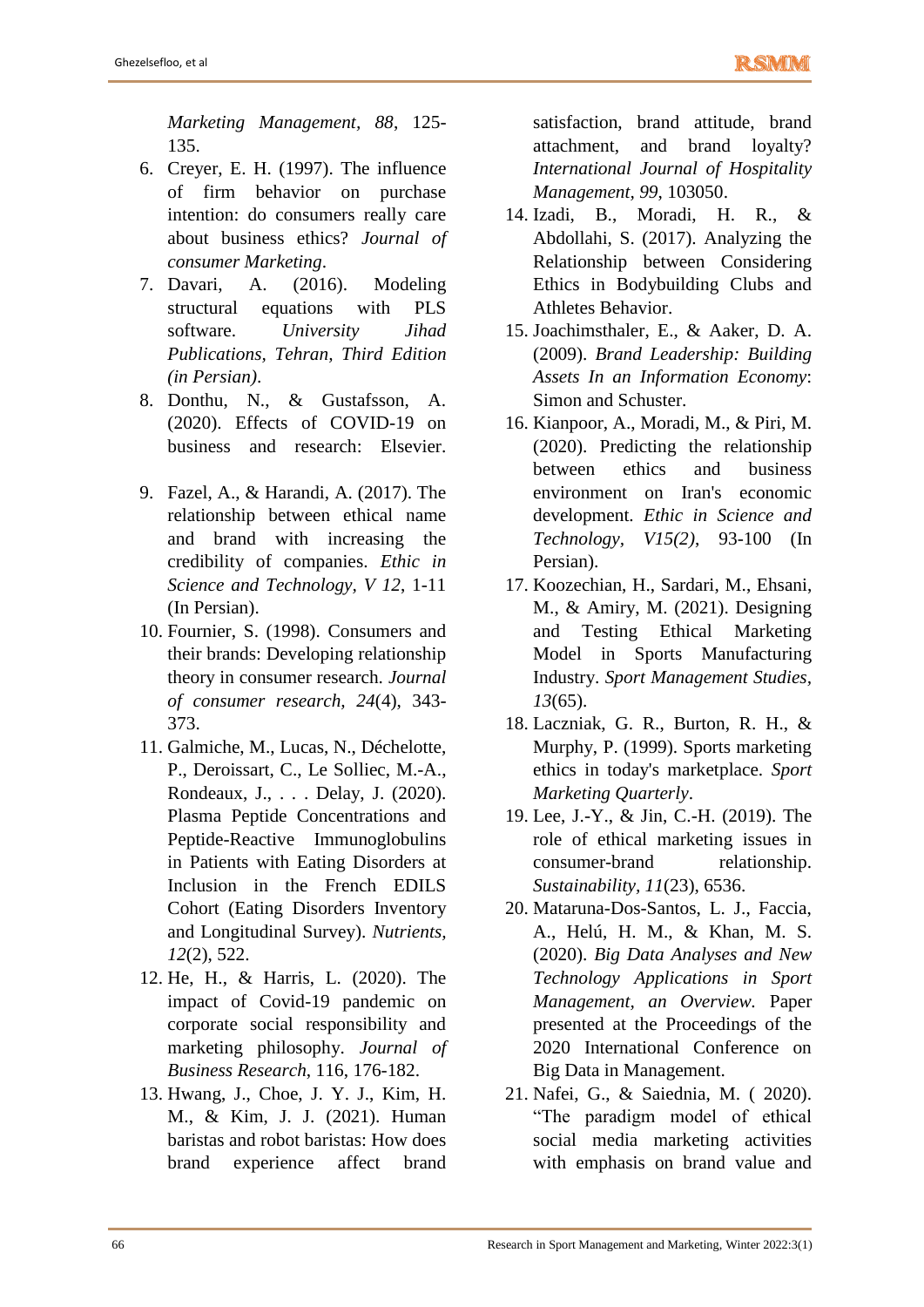customer response". *HREthic in Science and Technology, V 15*(N1), 151-160.(In Persian).

- 22. Naghavi, M., Ramazaninejad, R., & Keshkar, S. (2018). Developing a behavioral model of Iranian professional athletes with a social marketing approach. *New Approach in Sport Management, V 6*, N 23,(In Persian).
- 23. Papista, E., & Dimitriadis, S. (2012). Exploring consumer-brand relationship quality and identification: Qualitative evidence from cosmetics brands. *Qualitative Market Research: An International Journal*.
- 24. Park, C. W., & MacInnis, D. J. (2018). Introduction to the special issue: Brand relationships, emotions, and the self: University of Chicago Press Chicago, IL.
- 25. Rahimi, I., & Aramoon, S. (2018). Determining the Specialties of Human Brand and its Ethical Place in Sports from Perspective of Iranian and Foreign Athletes. *Applied Research in Sport Management, 7*(1), 69-75 (In Persian).
- 26. Rajab Dori, H., Salari, H., & Amiri, A. (2020). Identify and examine the importance of ethical theories in auditing from the perspective of experts and professional activists. *Ethic in Science and Technology, V 15*(N 2), 37-45 (In Persian).
- 27. Ratten, V. (2020). Coronavirus disease (COVID-19) and sport entrepreneurship. *International Journal of Entrepreneurial Behavior & Research*.
- 28. Reis, H., & Shaver, P. (1988). Intimacy as an interpersonal process. In. Duck, SW (Eds.) Handbook of personal relationships. *Theory, Research and Interventions John*

*Wiley: Chichester UK*.

- 29. Ritter, T., & Pedersen, C. L. (2020). Analyzing the impact of the coronavirus crisis on business models. *Industrial Marketing Management, 88*, 214-224.
- 30. Rizvandi, Afroozeh, M. S., & Jalilvand, M. (2020). Examining the Challenges of Sport Business in COVID-19 Virus Period and Outlining Solutions. *Sport Management Studies, 12*(61), 265- 288 ( In Persian).
- 31. Saleem, S., Rahman, S. U., & Umar, R. M. (2015). Measuring customer based beverage brand equity: Investigating the relationship between perceived quality, brand awareness, brand image, and brand loyalty. *International Journal of Marketing Studies, 7*(1), 66.
- 32. Sherwin, D. S. (1983). The ethical roots of the business system.
- 33. Solimani, M., Barani, M., Inanloo, S., & Khojasteh, A. (2020). Modeling the shopping behavior of sports shop customers during the corona virus outbreak. *Sort Management Studies, 12*(62), 291- 314 ( In Persian). doi: DOI:10.22089/SMRJ .2020.8819.3002
- 34. Suttikun, C., & Meeprom, S. (2021). Examining the effect of perceived quality of authentic souvenir product, perceived value, and satisfaction on customer loyalty. *Cogent Business & Management, 8*(1), 1976468.
- 35. Thomson, M., MacInnis, D. J., & Park, C. W. (2005). The ties that bind: Measuring the strength of consumers' emotional attachments to brands. *Journal of consumer psychology, 15*(1), 77-91.
- 36. Uysal, A., & Okumuş, A. (2021).